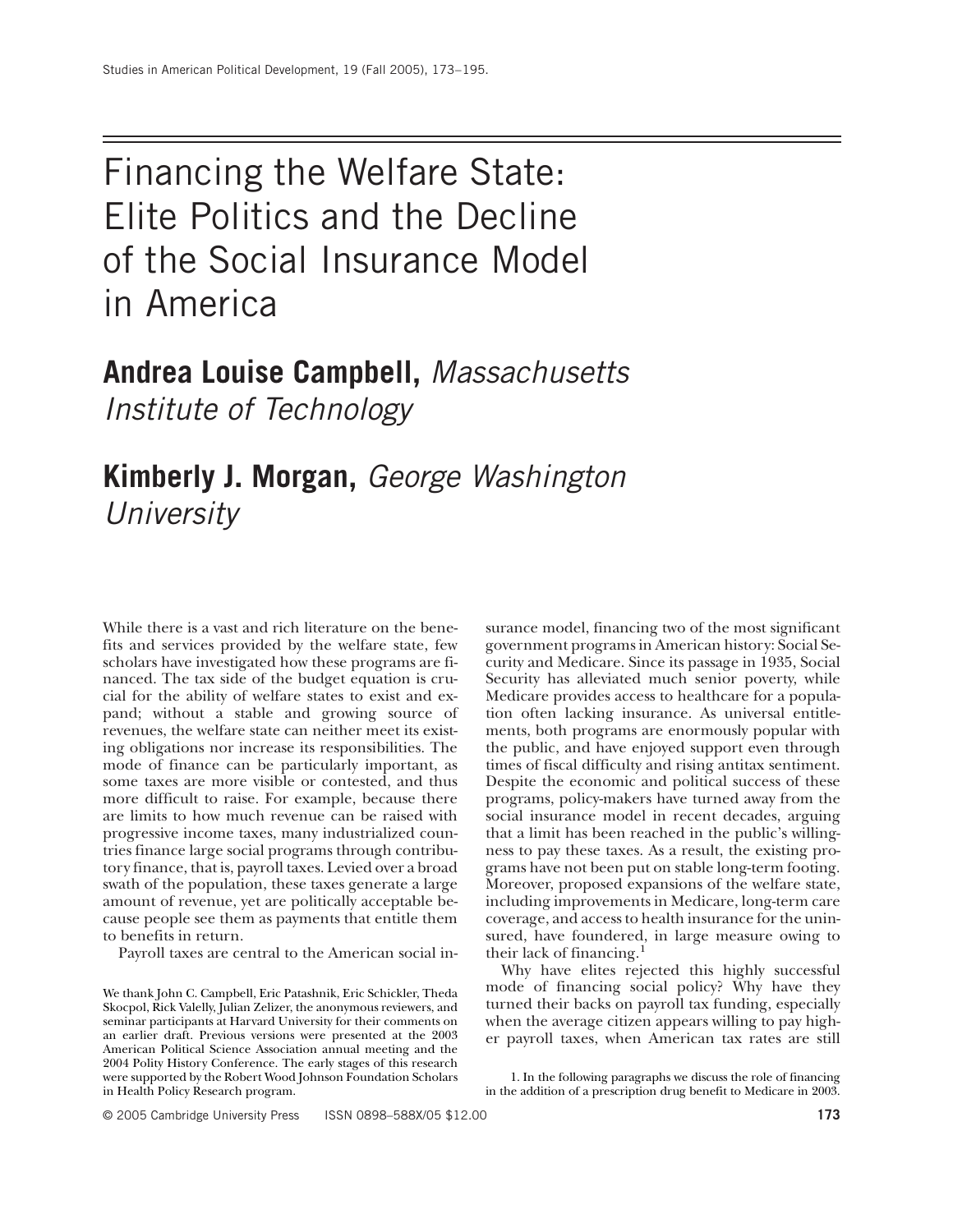quite modest compared to those in other western industrialized nations, and when program expansions or the long-term stability of Social Security could have been achieved with relatively modest increases in payroll contributions?

We find that political elites, who initially formed a broad consensus around this system of financing, abandoned the payroll tax model after the mid-1970s despite continued public support for it. Moreover, the new consensus against payroll tax finance encompasses both liberals and conservatives. We explain this by a series of political changes that altered both who was involved in debates over social insurance and the political landscape around them. First was the breakdown of a relatively autonomous, insulated policy-making community around social insurance in the 1970s. This opened the stage to a wide range of voices, many of them critical of payroll tax finance, at a time when the major social insurance programs faced growing financial difficulties. While social insurance programs had hitherto been shielded from this kind of scrutiny, contributory finance came under particular criticism in the new debates for its avowed regressivity and negative effects on economic growth.

As the chorus of negative voices grew, there was a second major change in American politics, one that would move politicians further from median opinion and turn their attention toward the affluent. While the average American remained supportive of the contributory finance model throughout this period, wealthier citizens became less favorable toward social insurance. Efforts to trim program growth in the late 1970s and early 1980s diminished the expected lifetime returns from Social Security and Medicare for the affluent, and they increasingly turned against the programs even as the average citizen remained favorable. This divergence in public opinion emerged at precisely the time when political changes increased the incentives for politicians to follow their own policy preferences and those of the affluent – now opposed to payroll taxation – rather than those of the average citizen. The incentives for lawmakers to pursue their own policy goals and those of the privileged rather than hew to median public opinion were intensified by a number of factors: increased incumbency advantage; candidate-centered elections; and the importance of the wealthy and the interest groups into which they are organized for campaign finance. The politics of welfare state finance offers a case study of this process, revealing the stability of mass preferences on the major social insurance programs, yet a growing elite-mass gap on how to pay for them.

The rejection of payroll tax finance by elites – both political elites such as politicians, policy analysts and advocates, interest group leaders, business leaders, and academics, and economic elites within the mass public (the affluent) – has been crucial in shaping the politics of the welfare state. We argue that a num-

ber of program expansions would have been popular among the mass public, but were blocked from consideration by the anti–payroll-tax preferences of political elites. In rejecting expansions of contributory finance, policy-makers have foreclosed possible improvements in the American safety net that would prove popular with average citizens. At a minimum, existing programs could have been shored up, ensuring their long-term fiscal stability.

## **THE NATURE AND SIGNIFICANCE OF CONTRIBUTORY FINANCE**

Why study payroll taxes? Thus far, few people have; while there is an enormous literature about the welfare state's many spending and service programs only a handful of scholars have examined the various methods for financing.<sup>2</sup> Yet, the availability and mode of welfare state finance have tremendous consequences for both politics and public policy. Without the ability to raise the necessary revenues, policy-makers can neither create nor expand social programs unless they are willing to engage in deficit financing (as with the 2003 Medicare reform).

In many countries, payroll taxes finance health insurance, pensions, disability, and unemployment compensation. Payroll taxes differ from income taxes in that they entitle the payee to a benefit in return. Often, payroll taxes are paid by both an employee and employer as a percentage of wages, although in some countries, and for some programs, the burden lies entirely with either the worker or employer. By contrast, income taxes are part of "general revenues" in that they do not have an earmarked purpose, but are available for general spending. Although they might be used to cover the cost of social insurance, general revenues can also be rerouted to other priorities.

Not all social insurance programs are financed entirely by contributions; in fact, most European countries use a mix of payroll taxes and general revenues to finance social insurance. However, contributions are still an essential part of these programs for the sense of entitlement they create in the payee, making him or her more willing to pay these taxes. It is for this reason that social insurance programs have proven so popular throughout advanced industrial states as a means of offering social protection. Using the language of "insurance" conveys the sense that the government is insuring the public against the risks of a loss of income. Whereas the "premiums" paid by employers and/or employees to these social insurance

<sup>2.</sup> Notable exceptions are Junko Kato, *Regressive Taxation and the Welfare State: Path Dependence and Policy Diffusion* (Cambridge: Cambridge University Press, 2003); Julian E. Zelizer, *Taxing America: Wilbur D. Mills, Congress, and the State, 1945–75* (Cambridge: Cambridge University Press, 1998); and Sven Steinmo, *Taxation and Democracy: Swedish, British, and American Approaches to Financing the Modern State* (New Haven, CT: Yale University Press, 1993).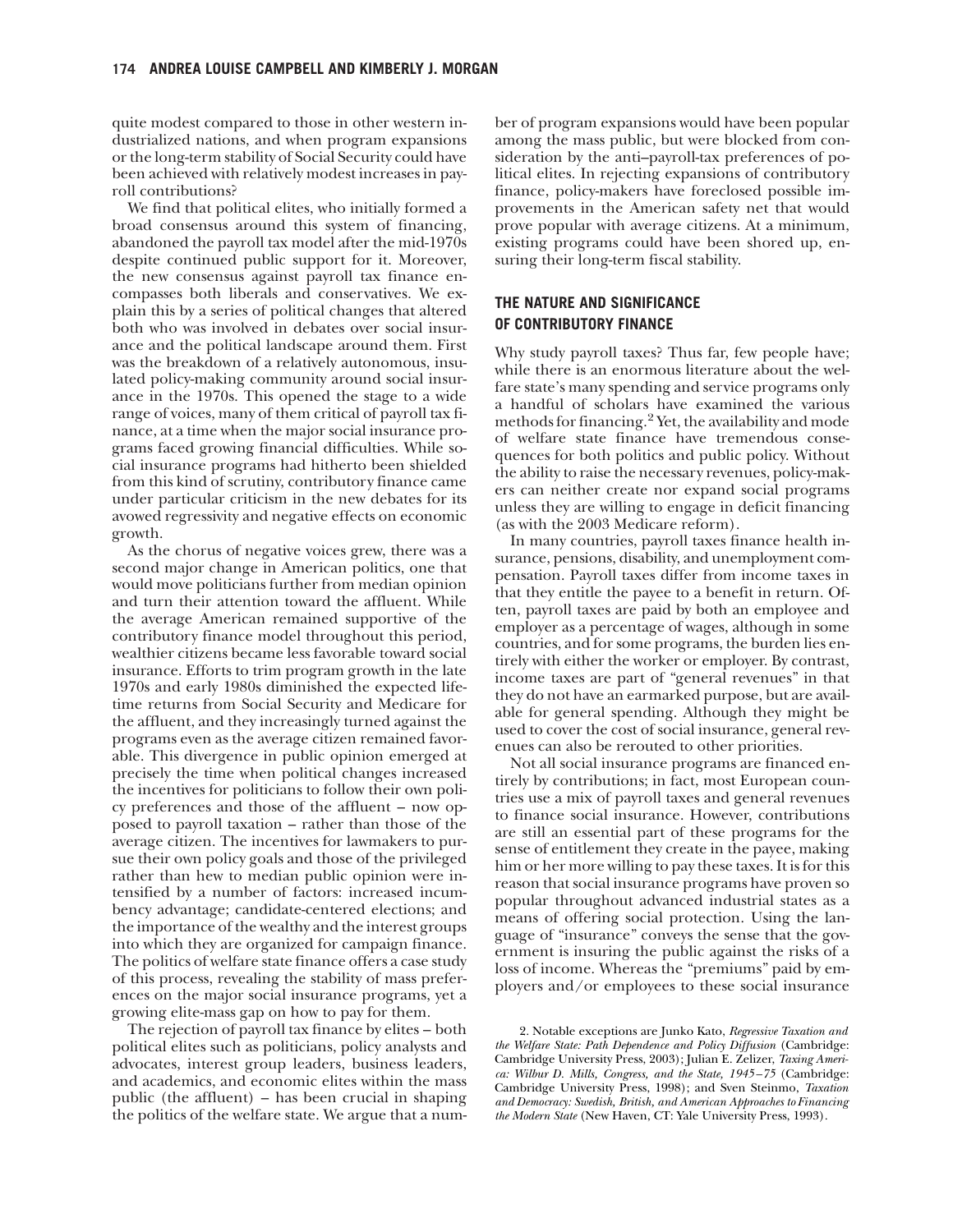

Fig. 1. Income versus Payroll Taxation in OECD Countries (percent of all revenues, 1998) *Source:* OECD

programs create a link between individual contributions and individual entitlement, the larger effect is to create collective protection against risk.

Although countries vary markedly in the degree to which they rely on this mode of finance, there appears to be a direct trade-off between reliance on payroll taxes and use of income taxes. Figure 1 shows the percentage of revenues garnered through payroll and income taxes in OECD countries. Countries such as Australia and Denmark have very low payroll taxes and rely heavily on income taxes, while France, the Netherlands, and Germany gather a high percentage of their revenues through social security contributions, and a lower percentage through income taxation. Among the "liberal" welfare state countries, the United States is notable for leaning more heavily on payroll tax finance.3

The extent to which countries depend on income or payroll taxation has ramifications for the politics of the welfare state. Tax expert Eugene Steuerle has argued that progressive income taxes, with high marginal rates, are highly visible to the public and often stimulate political opposition. The basic dilemma facing liberals, he argues, is that there is a fundamental incompatibility between progressive financing and a large, generous welfare state.<sup>4</sup> Figure 1 demonstrates that the countries that rely heavily on income taxation do indeed have smaller welfare states and/or have faced tax revolts in recent decades. The United States, United Kingdom, Canada, Australia, and New Zealand all depend on income taxes, and also make up the "liberal" cluster of welfare regimes that generally offer a lower level of social protection.<sup>5</sup> Denmark

5. Esping-Andersen, *Three Worlds.*

and Iceland both have larger welfare states that are financed through income taxes, yet Denmark faced a powerful antitax movement in the 1970s against these high marginal rates. Similarly, the liberal welfare regimes all have experienced strong antigovernment and antiwelfare state political movements since the 1970s, with the high level of taxes as a major target. The tax revolts suggest the political limits of progressive financing.

The power of payroll taxes as an expansive mode of finance lies in two features: the lower visibility of these taxes; and their appeal to individual self-interest.6 While filing income taxes is an annual process that confronts the individual with precisely how much of their income is going to federal or state government, social security contributions are quietly skimmed off paychecks. The employer contribution is even less visible, even though at least part of this tax is passed on to workers in the form of lower wages. In addition, many people view their social security taxes as "contributions" to their own pension or health insurance plan, rather than as a tax levied by government. This helps account for the willingness of people to pay these taxes. Before it was disbanded in the mid-1990s, the Advisory Commission on Intergovernmental Relations tracked attitudes in the United States toward a number of taxes. These surveys, along with polls by CBS, *New York Times,* and Gallup, show that from 1978 through 2003, federal income and local property taxes were perennially the most unpopular, whereas state income taxes and Social Security taxes were perceived the most positively.7 We supplement these findings with additional data in which the public professes support for higher payroll taxes for new programs or to reinforce existing ones.

Despite public support for the contributory taxes funding social programs such as Medicare and Social Security, elite support for this mode of finance eroded in the 1970s, following a long period of consensus around the merits of payroll tax finance. Where did this consensus come from, and why did it fall apart in the 1970s? By tracing the political evolution of the payroll tax model since the 1930s, we can identify why

7. Advisory Commission on Intergovernmental Relations, *Changing Public Attitudes on Government and Taxes* (Washington, DC: ACIR, 1994), 4; see appendix table A3. State income taxes largely escape citizen ire because voters have greater trust in state and local government than in federal government, and state tax rates are relatively low and typically are flat.

<sup>3.</sup> The term "liberal" refers to the European sense of the word – the strength of market ideologies in politics and the welfare state. The notion of the United States as a liberal welfare state comes from Gøsta Esping-Andersen, *The Three Worlds of Welfare Capitalism* (Princeton, NJ: Princeton University Press, 1990).

<sup>4.</sup> Eugene Steuerle, *The Tax Decade: How Taxes Came to Dominate the Public Agenda* (Washington, DC: Urban Institute, 1992), 5–10.

<sup>6.</sup> A third factor in some European countries is that contributions are paid to autonomous social insurance funds that are independent of the central state budget and thus hold a great deal of legitimacy, even when trust in the central government is low. These funds also are managed by the social partners – usually, representatives of labor and business – and labor unions have fiercely protected the payroll taxes that nourish these funds. On the financing of the French social insurance system, see Bruno Palier, *Gouverner la Securité Sociale* (Paris: Presses Universitaires de France, 2002); on the German social insurance model, see Philip Manow, "Social Insurance and the German Political Economy," Discussion Paper 97/2 (Köln, Germany: Max Planck Institute for Social Research, 1997).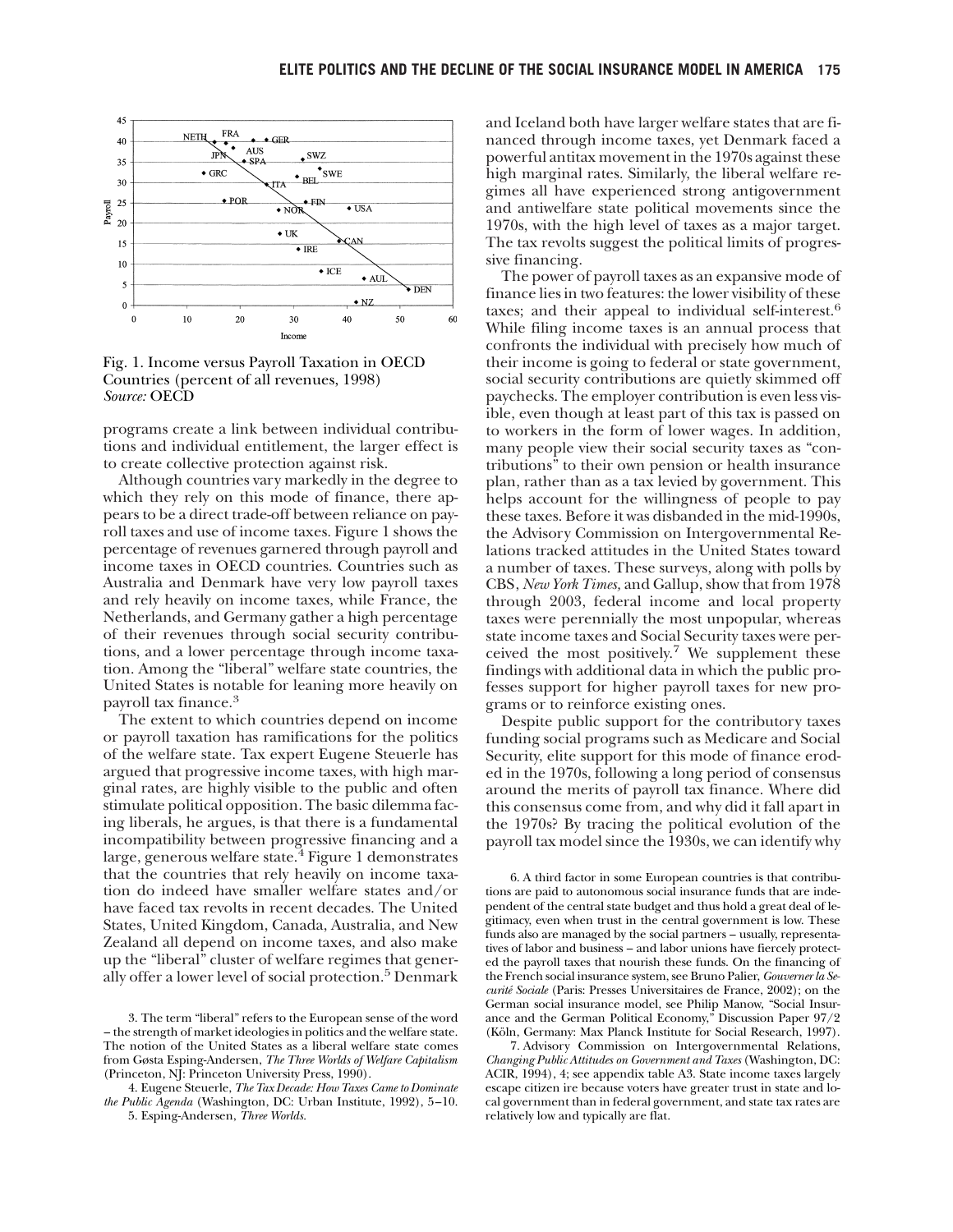elites repudiated it in recent decades, despite continued public support.

### **CONSTRUCTION OF AN ELITE CONSENSUS: 1935–1974**

In some ways, it is surprising that the United States has relied on contributory finance for its major welfare state programs. When Congress created the first national payroll tax in 1935 to pay for old-age pensions, there was strong opposition on both the left and the right to this mode of finance. Yet, by the 1950s, an elite consensus had formed in favor of payroll taxes, nurtured by a small and relatively autonomous policy-making community around the Social Security program. This not only enabled Social Security to expand in succeeding decades, but also offered a politically attractive system of finance for other social spending. As popular opinion favored both social insurance programs and payroll contributions to fund them, elite and mass policy preferences were seemingly congruent in this period.

There was no initial agreement about how to finance Social Security when it was created in 1935, as powerful voices across the political spectrum opposed contributory finance. On the left, many viewed payroll taxes as an unjust burden on low-income workers. Both the CIO and a number of Democrats in Congress advocated Townsend-style pensions, which would be paid for through general revenues rather than payroll taxes.<sup>8</sup> For those on the right, which included conservative members of Congress and some in the business community, the payroll tax was a heavy burden on business that would finance undue expansions of federal power. A particular point of criticism was the fact that, because no benefits were to be paid in the early years of the program, the levying of a payroll tax created a substantial surplus that was available to finance other expansions of the federal government.9

Despite these criticisms, Franklin Roosevelt was determined to create a social insurance program funded entirely through the contributions of workers and their employers, reflecting his own conservatism on matters of welfare and public finance. In FDR's view, universal, noncontributory pensions smacked of the dole and would demean the dignity of workers.<sup>10</sup> By attaching Social Security entitlements to paid work, workers would have a sense that they *earned* the right to their pensions and that this was no mere welfare hand-out from the government. As Mark Leff has pointed out, FDR also was a fiscal conservative concerned that universal, flat-rate pensions would be-

9. Leff, "Taxing the 'Forgotten Man,'" 371. 10. Ibid., 366.

come an enormous burden on the Treasury. Moreover, other fiscal conservatives in the administration seem to have influenced his thinking, arguing that payroll tax finance was a way to raise revenues and help close budget deficits.<sup>11</sup> Thus, when Roosevelt created the Committee on Economic Security (CES) in 1934 to consider a host of social reforms, he charged them with the task of designing contributory old-age pensions for which there would be no increase in general taxation.12

While some in the CES had reservations about the use of payroll tax finance, they were faced with the simple fact that progressive income taxes would provide insufficient revenue to finance a program the size of Social Security. In the mid-1930s, most people were exempt from these taxes, and CES staffers agreed it would be politically difficult to raise them.<sup>13</sup> Levying payroll taxes on a wide base of the population was a surer way to generate the necessary revenues for the program, while the use of regressive taxes could be justified given the promise of future benefits in return.<sup>14</sup> Despite criticism by some in Congress of its financing system, the 1935 Social Security Act created a wholly contributory-financed program of old-age pensions, along with a means-tested pension (Old Age Assistance [OAA]) for those not eligible for Social Security.

Instead of producing a consensus on Social Security finance, debates continued on the subject for the next fifteen years. Liberals continued to assail the regressive financing, while conservatives worried that these taxes would bankroll an unchecked expansion of government. Reflecting these concerns, a series of successful congressional maneuvers froze the scheduled payroll tax rate increases in the 1940s and thus barred the accumulation of a large Social Security reserve fund.<sup>15</sup> There also were continuing calls for an expansion of means-tested OAA or the creation of universal flat-rate pensions. Many social insurance advocates viewed the popularity of the means-tested OAA as a particularly grave threat to Social Security,

11. Ibid., 376–78; Julian E. Zelizer, "The Forgotten Legacy of the New Deal: Fiscal Conservatism and the Roosevelt Administration, 1933–1938," *Presidential Studies Quarterly* 30 (2000): 331–58. Much also has been made of the quote by FDR that payroll taxes would make sure "no damn politicians can ever scrap my social security program." However, he made this statement six years after the passage of the legislation, making it hard to tell whether this was part of his original thinking. See Leff, "Historical Perspectives on Old-Age Insurance: The State of the Art on the Art of the State," in *Social Security after Fifty: Successes and Failures,* ed. Edward D. Berkowitz (New York: Greenwood Press, 1987), 33.

12. Edwin E. Witte, *The Development of the Social Security Act* (Madison: University of Wisconsin Press, 1963), 7.

13. Leff, "Taxing the 'Forgotten Man,'" 379.

14. Statement by Robert Ball, U.S. House Committee on Ways and Means, *Medical Care for the Aged: Executive Hearings before the House Ways and Means Committee,* 89th Cong. 1st Sess., 27 Jan. 1965, 824.

15. James S. Parker, "Financial Policy in Old-Age and Survivors Insurance, 1935–50," *Social Security Bulletin* 14 (1951): 3–10.

<sup>8.</sup> Arthur J. Altmeyer, *The Formative Years of Social Security* (Madison: University of Wisconsin Press, 1966), 296; Mark H. Leff, "Taxing the 'Forgotten Man': The Politics of Social Security Finance in the New Deal," *Journal of American History* 70 (1983): 364– 65.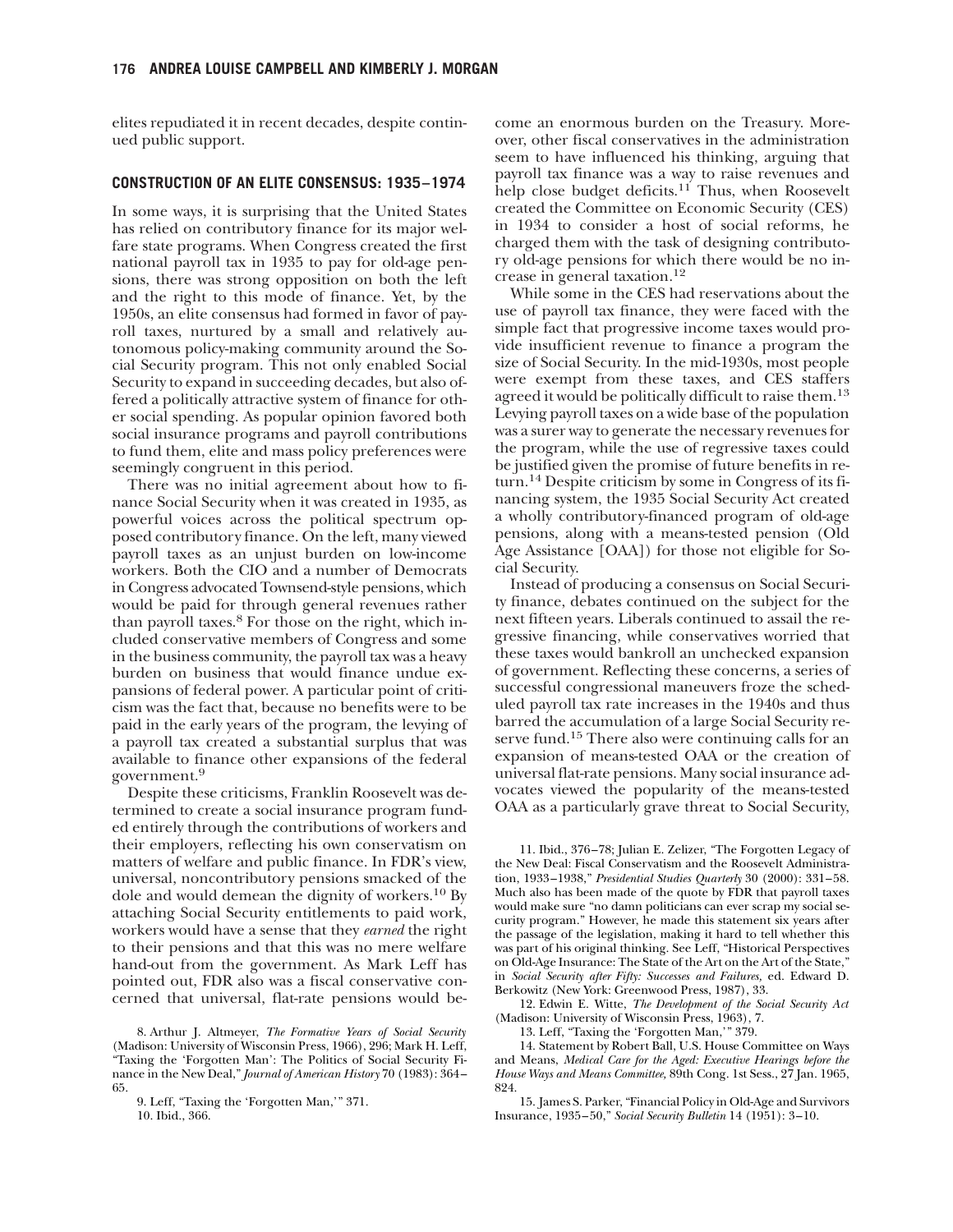given that more people were eligible for OAA than for Social Security in the early years of the program.16

The political consensus around the Social Security program and its system of finance dates from the 1950 amendments to the Social Security Act that expanded the generosity and coverage of Social Security – thereby reducing reliance on the means-tested OAA program – and reaffirmed that payroll taxes alone would pay for the program.17 The latter was essential to build support for the program among fiscal conservatives in Congress. Barring general revenues and creating a strict link between contributions paid and benefits received ensured that Social Security would not become a "welfare" program, but was an entitlement that people earned through hard work and their own contributions.18 In addition to making Social Security a work-based entitlement, many conservatives believed that linking higher benefits to the need to raise payroll taxes would help rein in the program's expansion. House Ways and Means Committee Chair Wilbur Mills, for example, firmly believed that payroll tax finance helped constrain the size of the social insurance programs by confronting people with tax increases if they demanded higher benefits.19 For these fiscal conservatives, payroll tax finance was essential for their support of Social Security.20

Despite the conservative financing structure, liberals also came to embrace contributory finance as a means to attain their social policy goals. Liberal advocates pragmatically saw the importance of payroll tax finance for winning over the conservative southern Democrats in Congress who dominated the revenue-raising committees. In addition, given the institutional fragmentation of the American political system, in which revenue gathering is separate from appropriations, liberals came to see the value of a selffinanced program.21 With a dedicated, automatic

16. Altmeyer, *Formative Years,* 122–26. This was due to the fact that only those having contributed to Social Security would be eligible for benefits. Those already retired would continue to receive OAA.

17. Leff, "Taxing the 'Forgotten Man'"; Edward D. Berkowitz, *America's Welfare State: From Roosevelt to Reagan* (Baltimore, MD: Johns Hopkins University Press, 1991), 55–64.

18. Zelizer, *Taxing America.* In fact, there is no one-to-one relationship between contributions and benefits, as the benefits formula is skewed to give higher returns on low-income earners' contributions, and lower returns on the taxes paid by higher earners. Thus, while the program clearly violates the insurance principle on the benefits side, policy-makers have been determined to maintain this principle in the system of finance. See Jacob Perlman, "Changing Trends under Old-Age and Survivors' Insurance, 1935–1950," *Industrial and Labor Relations Review* 4 (1951): 173–86.

19. Zelizer, *Taxing America,* 237–38.

20. Leff, "Speculating in Social Security Futures: The Perils of Payroll Tax Financing, 1939–1950," in *Social Security: The First Half Century,* ed. Gerald D. Nash, Noel H. Pugach, and Richard F. Tomasson (Albuquerque: University of New Mexico Press, 1988), 267–68.

21. Sven Steinmo, "Political Institutions and Tax Policy in the United States, Sweden, and Britain" *World Politics* 41 (1989): 500– 535.

funding source, Social Security administrators would be spared having to grovel before the appropriations committees each year, never certain from one year to the next whether the funds would be available for their program.22 Labor unions also came to accept the Social Security program and payroll tax finance. As was noted earlier, the CIO opposed payroll-tax financed social insurance in the 1930s, favoring instead universal and flat-rate pensions. By the 1950s, however, organized labor became a strong champion of the Social Security program, and an important advocate for its later expansion. According to Martha Derthick, the AFL-CIO continued to prefer some general revenue financing for social insurance programs, but accepted payroll taxes because Congress insisted on having a self-supporting program.23

Agreement on the financing of social insurance contained some latent tensions. After all, fiscal conservatives were convinced that payroll taxes were a way to restrain the expansion of Social Security whereas liberals believed they would enable the program to grow. In addition, many liberal advocates envisioned using contributory social insurance to meet a wide range of social needs, believing that Social Security and the payroll tax system were a first step down the road of continuing extension of the welfare state.24 Finally, although liberals acceded to payroll taxes in the short-term, many assumed general revenues would be necessary later on. Concern about the burdens of contributory finance on the poor could be pushed aside while tax rates were relatively low. Yet, looking ahead to the maturation of the Social Security program, many members of the Social Security Administration (SSA) believed that general revenues ultimately would have to supplement payroll tax dollars.<sup>25</sup> This could put them at odds with fiscal conservatives, who were determined to keep general revenues out of the coffers of Social Security.

While these tensions could have undermined support for the program, they were managed by a small group of policy-makers who formed a policy community around Social Security and other social insur-

23. Martha Derthick, *Policymaking for Social Security* (Washington, DC: Brookings Institution Press, 1979), 243–44, Leff, "Speculating in Social Security," 270.

24. Altmeyer, "The Need for Social Security in the Postwar World," *Social Security Bulletin* 9 (1946): 3–7; Derthick, *Policymaking,* 25.

25. Advisory Council on Social Security, "Proposed Changes in the Old-Age and Survivors Insurance: Report of the Advisory Council on Social Security to the Senate Finance Committee," *Social Security Bulletin* 11 (1948): 3–5; Altmeyer, "Old-Age, Survivors, and Disability Insurance," Statement to the Ways and Means Committee, 28 Feb. 1949, repr. in the *Social Security Bulletin* 12 (1949): 13; Robert M. Ball, "What Contribution Rate for Old-Age and Survivors Insurance?" *Social Security Bulletin* 12 (1949): 3–9.

<sup>22.</sup> Leff, "Speculating in Social Security," 264; Berkowitz, "Social Security and the Financing of the American State," in *Funding the Modern American State, 1941–1995: The Rise and Fall of the Era of Easy Finance,* ed. W. Elliot Brownlee (Cambridge: Cambridge University Press, 1996), 154.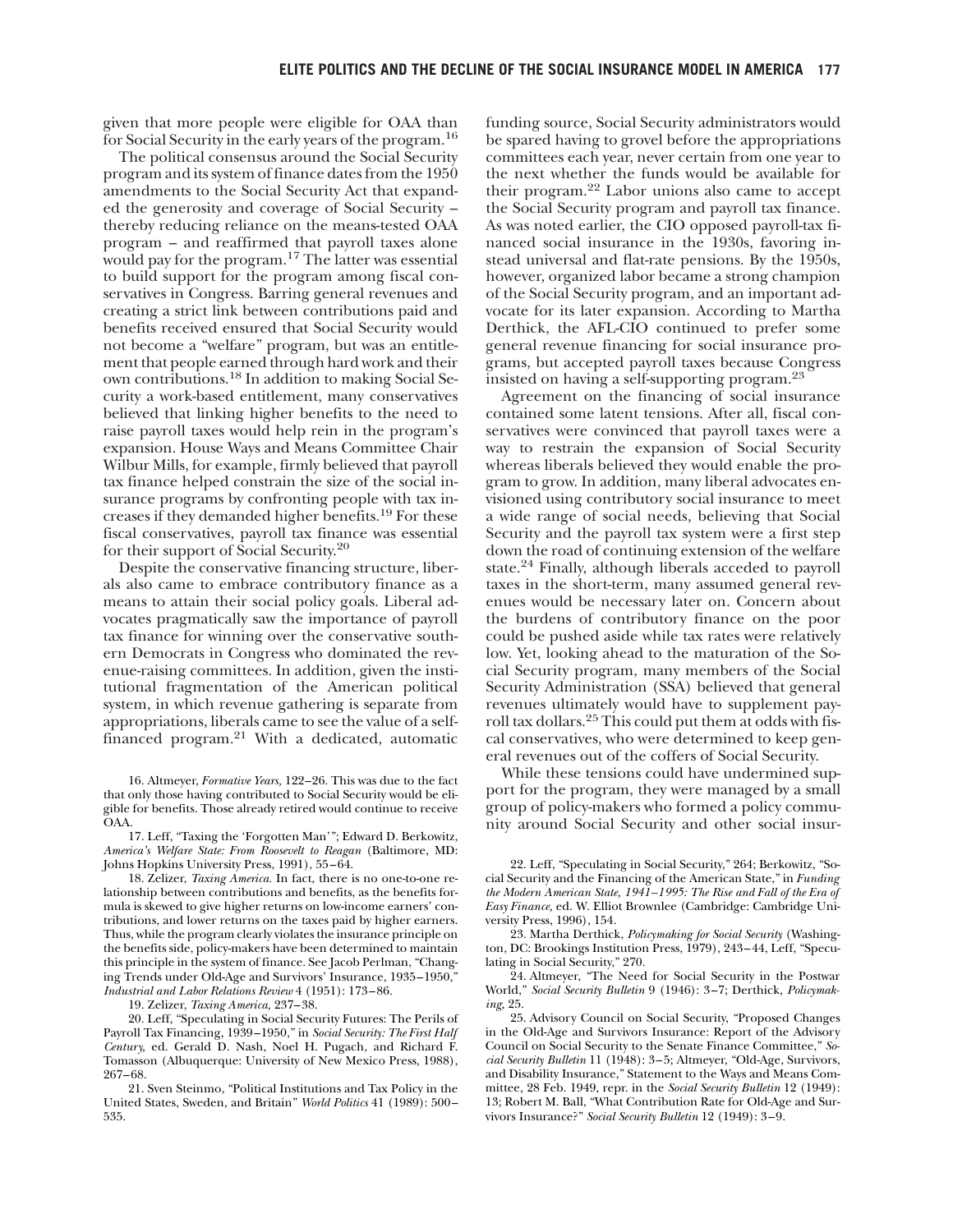ance programs.<sup>26</sup> The community was a network of like-minded technocrats that included key figures from the Social Security Administration, organized labor, and a small number of legislators on the House and Senate tax-writing committees.27 Working together closely, these individuals shared a pragmatic orientation toward tax and social policy, including that of Social Security.<sup>28</sup> Their ability to control this policy area also was due to institutional features of Congress that created a sheltered space for the crafting of tax and entitlement policy. One of the most influential members of the community was Wilbur Mills, who, as head of the Committee on Ways and Means, arguably led the most powerful committee in Congress during an era of "committee government."<sup>29</sup> Committee deliberations were closed to the public, and its bills were introduced under a closed rule (meaning that only up or down votes would be allowed). Moreover, Ways and Means assigned committee seats to members of Congress, which gave its chair great leverage over other legislators.30 These institutional features of Ways and Means, combined with Mills's tremendous understanding of the Social Security program's technical details, enabled him to fend off critics of the program and to dominate decision-making around it.<sup>31</sup>

This policy community played a critical role in consolidating the contributory finance model in the early 1950s and protecting it over the years.32 The 1950 Social Security amendments were essentially a product of the Ways and Means committee and a small number of SSA officials, reflecting their priorities for the program.33 In the succeeding years, Mills engineered a steady expansion of Social Security in a manner that satisfied both liberals and fiscal conservatives. Social Security benefits were continually liberalized, and this usually was in an election year when legislators most needed something to bring home to their districts.<sup>34</sup> Yet, there were no general revenues for the program and higher payroll taxes followed all benefit increases – thereby seeming to keep the program in check.<sup>35</sup> The payroll tax rate rose incremen-

26. Derthick, *Policymaking;* Zelizer, *Taxing America,* 8–10, 12– 14.

27. Authors such as Derthick and Zelizer underline the role of key SSA administrators, such as Alfred Altmeyer, Robert Ball, Robert Myers; Wilbur Cohen of both the SSA and the Department of Health, Education and Welfare; Nelson Cruickshank of the AFL-CIO; and Wilbur Mills of the House Ways and Means Committee. 28. Derthick, *Policymaking,* 25.

29. David W. Rohde, *Parties and Leaders in the Postreform House* (Chicago: University of Chicago Press, 1991), 12.

30. John Manley, *The Politics of Finance: The House Committee on Ways and Means* (Boston: Little, Brown, 1970).

31. Zelizer, *Taxing America,* 127–29, 357; Rohde, *Parties and Leaders.*

32. Zelizer, *Taxing America,* 13, 70–74.

33. Leff, "Speculating in Social Security," 266.

34. See Edward R. Tufte, *Political Control of the Economy* (Princeton, NJ: Princeton University Press, 1978).

35. Zelizer, *Taxing America,* 128–29; Derthick, *Policymaking,* 239, 244–46.

tally through 1975, with increases averaging 0.33 percent each step, or 0.1 percent annually.36

A favorable economic and demographic climate also enhanced the ability of this small group of policy-makers to dominate this area. High growth rates, rising wages, low inflation, and high birth rates all helped generate more revenues than could be spent on existing beneficiaries, thereby enabling continuous program expansions without major payroll tax increases.37 As a result, members of Congress rarely faced difficult votes on Social Security involving substantial tax hikes or benefits cuts. While taxes rose continually, usually these increases were incremental and occurred after an election year. More generally, the early years of a pay-as-you-go pension system offer the most political benefits and impose the least pain, as policy-makers can continually vote benefit expansions without imposing steep tax hikes.<sup>38</sup> As the Social Security program offered nothing but political payoffs for all, there was little reason for members of Congress to scrutinize the SSA or the power of the tax-writing committees in determining legislation.

The elite policy community also played a vital role in the development of subsequent social insurance programs, such as disability and health insurance. The SSA hatched the idea of adding disability insurance (DI) to the Social Security program, but faced strong opposition from Republicans, the American Medical Association (AMA), and the Chamber of Commerce. After Democrats gained power in both the House and Senate in 1954, they used the proposed disability program to compete with a Republican president. The measure was passed in 1956, creating a new payroll tax levied on employers and employees to finance the new program. Much like Old Age and Survivors Insurance (OASI), the DI program followed an expansionary trajectory. Benefits were liberalized in 1958, 1960, 1965, 1967, and 1972, and the payroll tax paid by employers and employees increased from 0.25 percent of payroll in 1960, to  $0.94$  percent in 1995.<sup>39</sup> Until the 1970s, this expan-

36. U.S. House Committee on Ways and Means, *Green Book: Overview of Entitlement Programs* (Washington, DC: U.S. Government Printing Office, 1998), 59; for a similar analysis see R. Douglas Arnold, "The Political Feasibility of Social Security Reform," in *Framing the Social Security Debate: Values, Politics, and Economics,* ed. Arnold, Michael J. Graetz, and Alicia H. Munnell (Washington, DC: National Academy of Social Insurance, 1998), 402.

37. Berkowitz, *America's Welfare State.* In addition, the SSA used a "level-wage assumption" in projecting revenues at a time when wages were constantly rising, which meant "unanticipated" surpluses in the trust fund could pay for expanded benefits. See Derthick, *Policymaking,* 350–55, 385.

38. Paul Pierson, "From Expansion to Austerity: The New Politics of Taxing and Spending," in *Seeking the Center: Politics and Policymaking at the New Century,* ed. Martin A. Levin, Marc K. Landy, and Martin Shapiro (Washington, DC: Georgetown University Press, 2001), 54–80.

39. Derthick, *Policymaking,* 309; U.S. House Committee on Ways and Means, *Green Book: Overview of Entitlement Programs* (Washington, DC: US Government Printing Office, 2000), 42.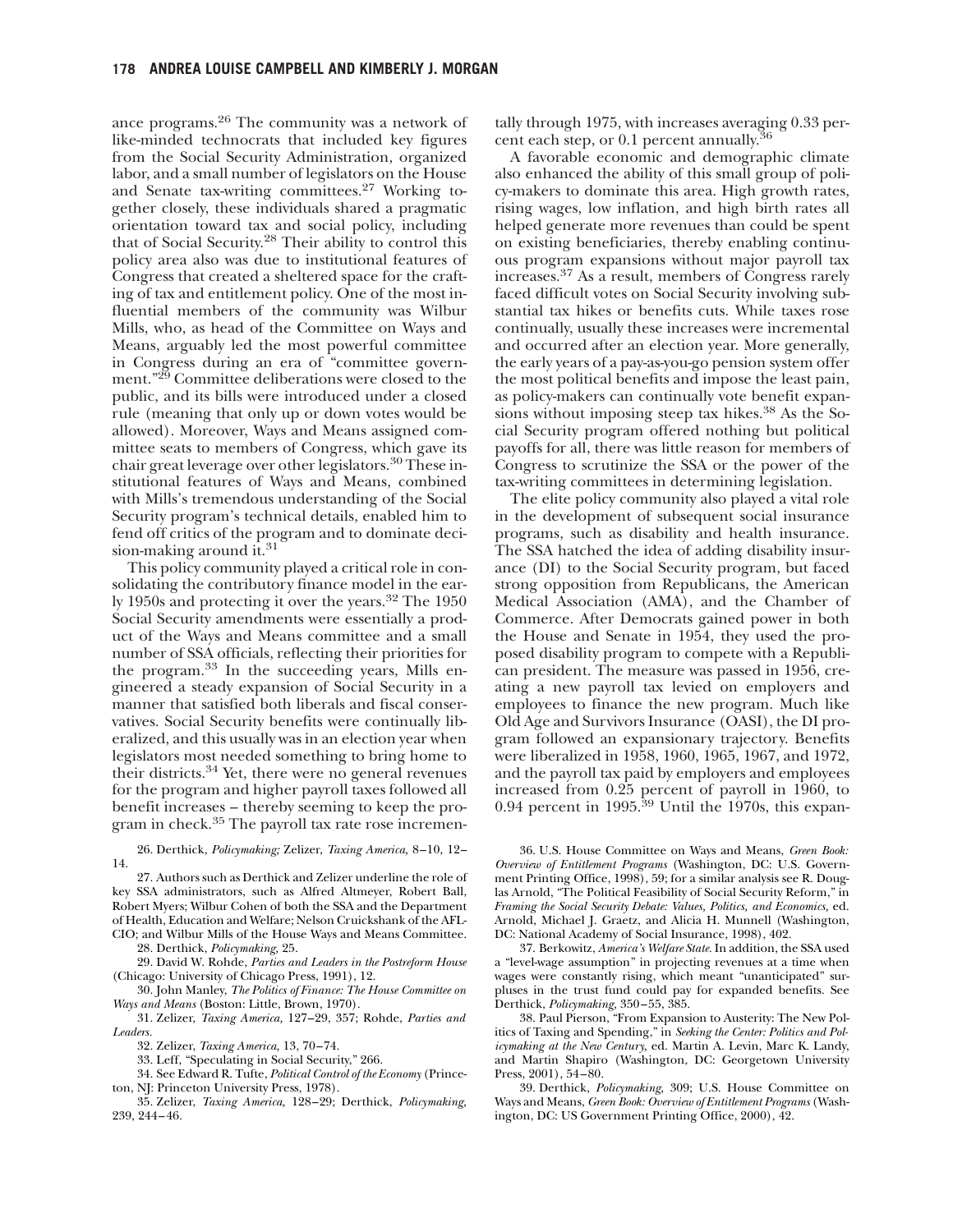sion occurred with little scrutiny or concern by most members of Congress.<sup>40</sup>

When elites within this policy community opposed an initiative, however, they could stymie change. For example, Mills's opposition to using payroll tax financing for the Medicare program posed a major obstacle to the passage of this legislation in the first half of the 1960s. Concerned over the impossibility of maintaining a close link between contributions and benefits in a health insurance program, and the potentially high costs of medical care, both of which could threaten the actuarial stability of the Social Security trust fund, $41$  Mills single-handedly blocked the development of the Medicare program, and pushed through his own version of reform, the Kerr-Mills legislation, which created the means-tested precursor to Medicaid.<sup>42</sup> When Democrats won a massive majority in 1964, Mills saw the political tides shifting and decided to take an active role in developing Medicare rather than be left behind.<sup>43</sup>

Financing was central to the debates over the Medicare legislation. Although conservative critics and the AMA strongly opposed the measure for a host of reasons, they also charged that the payroll tax was regressive and would hurt job creation.<sup>44</sup> Despite some divisions over financing, SSA officials generally pushed for new payroll taxes to pay for the program, viewing this as important for making the new program an earned right.45 For fiscal conservatives such as Mills, payroll taxes were essential because, as many had argued for Social Security, the link between benefits received and taxes paid should restrain the public's appetite for expanded benefits.<sup>46</sup> The final legislation relied on payroll taxes to pay for Hospital Insurance, but created a voluntary program financed out of premiums and some general revenues to cover doctors' bills.<sup>47</sup>

In sum, throughout this period, the policy community forged a consensus around payroll tax financing of Social Security and other social insurance programs, and the tax faced relatively little scrutiny from either the left or the right. As long as this policy community could deliver social benefits to the general public, and do so through a mode of finance that generated little public ire, their efforts aroused few criticisms from either end of the political spectrum.

40. Derthick, *Policymaking,* 312–13.

41. Eric Patashnik and Julian Zelizer, "Paying for Medicare: Benefits, Budgets, and Wilbur Mill's Policy Legacy," *Journal of Health Politics, Policy and Law* 26 (2001): 13–15.

42. Theodore R. Marmor, *The Politics of Medicare,* 2nd ed. (New York: Aldine de Gruyter, 2000), 32–33.

43. Ibid., 45; Zelizer *Taxing America,* 230–31.

44. U.S. Committee on Ways and Means, *Medical Care for the Aged,* 743–44.

45. Zelizer, *Taxing America,* 235–36.

46. U.S. Committee on Ways and Means, *Medical Care for the Aged,* 1965, 802–5.

47. On the logic behind this financing structure, see the analysis of Patashnik and Zelizer, "Paying for Medicare."

There were attempts by conservative Republicans to hold the line on program expansions, and some grumbling about the insurance analogy drawn by administrators, but essentially they stopped challenging the concept of social insurance and contributory finance.48 While Republicans initially opposed the DI program, their complaints were muted after it passed, and they made few efforts to rein in its expansion. Similarly, with the passage of the Medicare program, it quickly became accepted as yet another element of the American welfare state for which politicians on both sides of the aisle would try to claim credit.

While good opinion data are not always available for this period, it appears that the expansion of social insurance programs was very much in line with public preferences. In Social Security's first decade, public support for government pensions ranged as high as  $96$  percent. $49$  The available evidence also shows that people quickly became accustomed to paying payroll taxes. In his careful study of early opinion on Social Security, Michael Schiltz found, for example, that only 21 percent of respondents in 1936 and 13 percent in 1937 thought that the law should be changed to make employers pay the entire amount of the payroll tax.<sup>50</sup>

Although support for Social Security was high from the outset, much of the public in those early years failed to understand the connection between the taxes they paid and entitlement to benefits, and in the first decades after the creation of the program there was continued citizen support for a noncontributory, universal pension.<sup>51</sup> Thus, Social Security administrators worked to portray the payroll tax not as a form of taxation, but rather as a contribution that workers made to ensure their own security. Using the language of insurance – calling taxes "premiums," and referring to benefits as "annuities" – administrators worked hard to distinguish Social Security from the other welfare programs. As SSA administrator Altmeyer wrote about Social Security in 1946, "It is not a plan for giving everybody something for nothing but a plan for organized thrift."<sup>52</sup> In this, the SSA appears to have succeeded, as Americans came to view Social Security as an earned entitlement by dint of the contributions they make as workers. As Robert Shapiro and Tom Smith, two observers of public opinion on Social Security, said,

> Social Security's emphasis on workers' required contributions to the government's social insurance system gave the public an easy way to understand the program, since it fit in

48. Derthick, *Policymaking.*

49. Michael E. Schiltz, *Public Attitudes toward Social Security: 1935–1965* (Washington, DC: Government Printing Office, 1970), 36.

50. Schiltz, *Public Attitudes toward Social Security,* 90; see also Leff, "Taxing the 'Forgotten Man,'" 361.

51. Derthick, *Policymaking.*

52. Altmeyer, "The Need for Social Security," 7.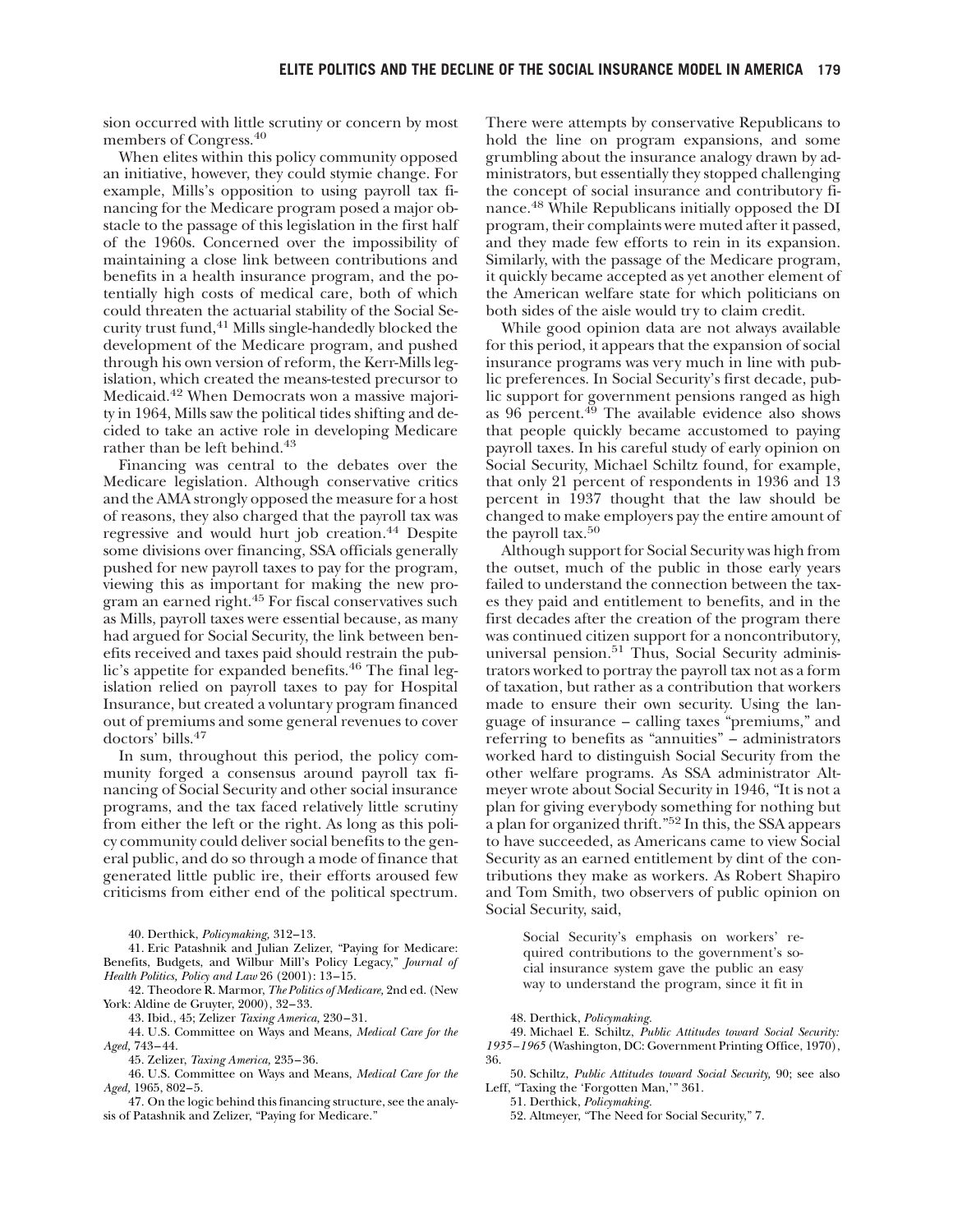well with American values concerning the work ethic, capitalism and democracy.53

The success of the SSA's efforts in framing Social Security, as well as the political consensus that developed around the program in its first four decades, is evident in public opinion in two regards: the program was so uncontroversial that few surveys included questions about Social Security between the 1950s and the mid-1970s, but those survey questions that were asked show a great deal of public support.54 The percentage of Americans saying that they approved of Social Security laws – 89 percent in 1938 – was 92 percent in 1952.<sup>55</sup> During the 1960s, between two-thirds and three-quarters of Americans said that the government should spend more on Social Security, a level of support that continues to this day.<sup>56</sup> More specifically on the issue of taxes, in surveys in 1945, 1953, and 1978 asking, "What kind of taxes are most in need of being lowered," Social Security taxes were at or near the bottom of the list in each instance (see Appendix Table A2). In the early 1970s, only one-fifth of survey respondents disagreed with the statement, "It is important to keep increasing Social Security benefits, even if it means even higher taxes."57

Thus, in the first four decades of American social insurance programs, there developed an elite consensus around social insurance and the contributory system of finance that resonated with the preferences of the American public. This consensus helped promote the expansion of the initial Social Security program, and the extension of social insurance into other areas. By the early 1970s, however, cracks began to appear in the edifice of support for social insurance, setting in motion a growing critique of payroll tax finance, and social insurance, which would accelerate through the 1980s and 1990s. While the views of the mass public did not change, elites would begin to repudiate the programs and their financing, setting in motion a new politics around social insurance.

## **THE BREAKDOWN OF THE CONSENSUS: 1975 TO THE PRESENT**

A number of factors came together in the 1970s to undermine the consensus around contributory finance. Economic difficulties and the resulting crisis in social insurance programs highlighted the fact that there

53. Robert Y. Shapiro and Tom W. Smith, "The Polls: Social Security," *Public Opinion Quarterly* 49 (1985): 562.

56. Ibid. 568; Jennifer Baggette, Robert Y. Shapiro, and Lawrence R. Jacobs, "Poll Trends: Social Security – An Update," *Public Opinion Quarterly* 59 (1995): 428–30; Greg M. Shaw and Sarah E. Mysiewicz, "Poll Trends: Social Security and Medicare," *Public Opinion Quarterly* 68 (2004): 406–7.

57. Shapiro and Smith, "The Polls: Social Security," 572.

would be no more "easy votes" around programs like Social Security. At the same time, the insulated community that had hitherto dominated social insurance policy-making also broke down. As this community lost its monopoly on intellectual and policy expertise, a raft of new critical voices flowed in from both the left and the right, raising many of the criticisms of payroll tax finance that had not been heard since the 1930s and 1940s. Affluent voters, attuned to the new critiques and subject to social insurance program changes that reduced their net benefits, lost their enthusiasm for the payroll-tax financed programs. This occurred just as policymaking was opened to the wider Congress, which had increasing incentives to hew to the preferences of affluent voters and narrow interest groups. Ironically, the old closed community produced outcomes closer to the preferences of the median citizen, whereas opening up the process resulted in policy oriented toward wealthier and more organized groups. As a consequence, the American welfare state lost a major source of financing, stymieing redistributive initiatives for decades to come.

## **The Shifting Economic and Political Context for Social Policy**

By the mid-1970s, the American economy was in crisis, facing recession, rising unemployment, and high levels of inflation. This had immediate implications for the fiscal solvency of the social insurance trust funds. The disability program began to run trust fund deficits, while the cost of the Medicare program immediately outstripped initial projections. Major cost increases from the kidney dialysis benefit added in 1972 reinforced the view of Medicare as a "runaway program."58 Some of the most publicized problems were in the Social Security program itself and resulted from a series of benefit expansions in the early 1970s. High wage and price inflation provided the impetus for these expansions, because retirees were losing purchasing power at a time when the Social Security system was running a large surplus.<sup>59</sup> In February 1972, Wilbur Mills, by then a presidential candidate and in competition with Richard Nixon, jettisoned his past fiscal conservatism, proposing significant increases in benefits and the wage base, as well as the indexation of benefits. These proposals became the Social Security Amendments of 1972, which included a 20 percent benefit increase, automatic cost of living adjustments, and an indexed wage base. The amendments also extended Medicare coverage to the disabled and attempted to rein in Medicare costs with professional standard review organizations. As a result of the 1972 amendments and the benefit increases preceding it, replacements rates (the per-

<sup>54.</sup> Ibid. Irving Crespi, "Social Security and the Polls: No Ado about Something," *Public Opinion* (1982): 19.

<sup>55.</sup> Shapiro and Smith, "The Polls: Social Security," 566.

<sup>58.</sup> Jonathan Oberlander, *The Political Life of Medicare* (Chicago: University of Chicago Press, 2003), 47.

<sup>59.</sup> This account draws from Derthick, *Policymaking,* and Berkowitz *America's Welfare State,* chap. 4.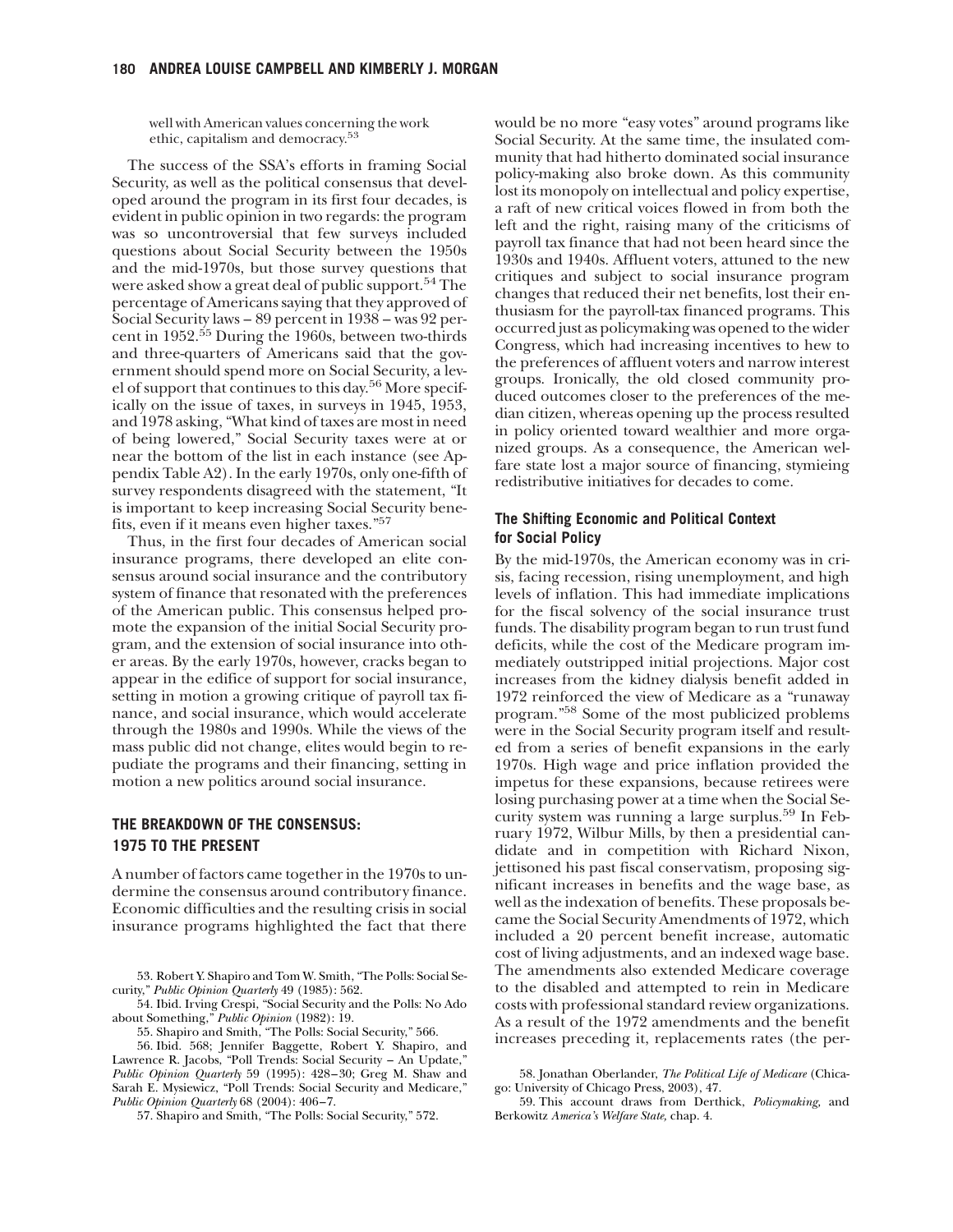centage of pre-retirement wages made up by Social Security benefits) increased dramatically.<sup>60</sup>

Paying for these new benefits quickly became problematic. The adverse economic conditions of the 1970s posed multiple threats to the Social Security system, threats made all the worse by the recent decision to change two conservative actuarial practices that had cushioned the system. First, the level-wage assumption, an accounting fiction in which SSA actuaries assumed that wage growth was flat rather than dynamic, was dropped. Second, "current-cost" financing was adopted, in which the program would keep only a small surplus – approximately one year's expenditures – and spend most of the money coming in, in order to diminish the negative effect on the economy.61 The reduction of these safeguards was exacerbated by the fact that the inflation adjustment instituted in the 1972 legislation over-adjusted benefits at a time when inflation was already high. As a result, starting in 1973, the trustees' annual reports showed a long-term deficit in Social Security (over 75 years) and, as of 1975, predicted a short-term deficit as well, with expenditures exceeding income for the first time in program history.62

As the Chairman of the House Ways and Means Committee, Al Ullman, predicted in 1977, there would be no more easy votes on Social Security.63 With the maturation of the Social Security program, and resulting decline in the ratio of contributors to beneficiaries, benefits could no longer be raised without more substantial tax increases. Other "painless" revenue-raising maneuvers, such as extending coverage to hitherto uncovered groups, were nearly exhausted as well, leaving policy-makers with the stark choice of either raising taxes or cutting benefits.<sup>64</sup> Economic stagnation also meant that automatically rising revenues had come to an end. As in the rest of the federal government, the era of "easy finance" was over, posing difficult dilemmas for policy-makers.<sup>65</sup>

In the same period that economic shocks were destabilizing the major social insurance programs, larger institutional and ideological shifts in American politics helped erode the consensual decision-making processes around Social Security and Medicare. One significant change was the decline of the insu-

60. The replacement rate for a married man at average wages increased from 50 percent before 1965 to 67 percent in 1975; the increase for a married man at the federal minimum wage was from 67 percent to 92 percent (Derthick, *Policymaking,* 363).

62. The long-term projections deteriorated so quickly also because SSA actuaries finally started using new, lower fertility rate assumptions that better reflected the fact that birthrates had been declining for some time (Derthick, *Policymaking*).

63. Derthick, "How Easy Votes on Social Security Came to an End," *Public Interest* 54 (1979): 94.

65. Steuerle, *Tax Decade;* Brownlee, *Funding the Modern American State, 1941–1995: The Rise and Fall of the Era of Easy Finance* (Cambridge: Cambridge University Press, 1996).

lated, autonomous policymaking community around social insurance. Its demise came in part simply because the original architects and advocates left office: Between 1970 and 1975, SSA chief actuary Robert Myers, Commissioner Robert Ball, Ways and Means Chairman Wilbur Mills, and ranking Republican John Byrnes all stepped down. After the long tenures of its early occupants, the office of the Social Security commissioner became a "revolving door," with nine commissioners between 1973 and 1983.<sup>66</sup> The SSA also faced strong criticism in the 1970s and early 1980s for its handling of disability insurance and the new Supplemental Security Income program. This served to undermine confidence in the institution and bring it under increased congressional scrutiny.67

At the same time, institutional reforms in Congress diminished the power of the House Ways and Means Committee over tax and entitlement policy, undercutting one of the most significant actors in the policy-making community. By the early 1970s, there were moves to decentralize decision-making power in Congress in an effort to increase transparency, and the tax-writing committees were a particular target. A group of mostly northern, liberal House Democrats, many of whom were elected in the 1960s, were frustrated by the coalition of conservative southern Democrats and Republicans that held power through the seniority system and thwarted (in the reformers' eyes) liberal legislation. These junior Democrats forced a series of reforms that reduced the power of committee chairs in general and the Ways and Means committee in particular.68 As a result, Ways and Means began using subcommittees for the first time and hearings were opened to the public, effectively diminishing the chairman's power. Ways and Means also lost control over committee assignments, thus removing an important source of leverage over House members.69 More generally, while the committee once enjoyed a monopoly over expertise, the decline of this committee, and the new sunshine reforms, opened the door to the growing influence of think tanks, lobbyists, and other organized interests.70

While the movement to democratize congressional decision-making might have led to greater attention to the median citizen, other forces in American

67. Derthick, *Agency under Stress: The Social Security Administration in American Government* (Washington, DC: Brookings Institution, 1990).

68. Rohde, *Parties and Leaders.*

69. Derthick, *Policymaking,* 387–91; Light, *Artful Work,* 19; see also Eric Schickler, *Disjointed Pluralism: Institutional Innovation and the Development of the U.S. Congress* (Princeton, NJ: Princeton University Press,  $2001$ ), chap. 5.

70. Zelizer, *Taxing America,* 357–58; R. Douglas Arnold, *The Logic of Congressional Action* (New Haven, CT: Yale University Press, 1990); Edward V. Schneier and Bertram Gross, *Congress Today* (New York: St. Martin's Press, 1993).

<sup>61.</sup> Zelizer, *Taxing America,* 328.

<sup>64.</sup> Ibid.

<sup>66.</sup> Paul Light, *Artful Work: The Politics of Social Security Reform* (New York: Random House, 1985), 43.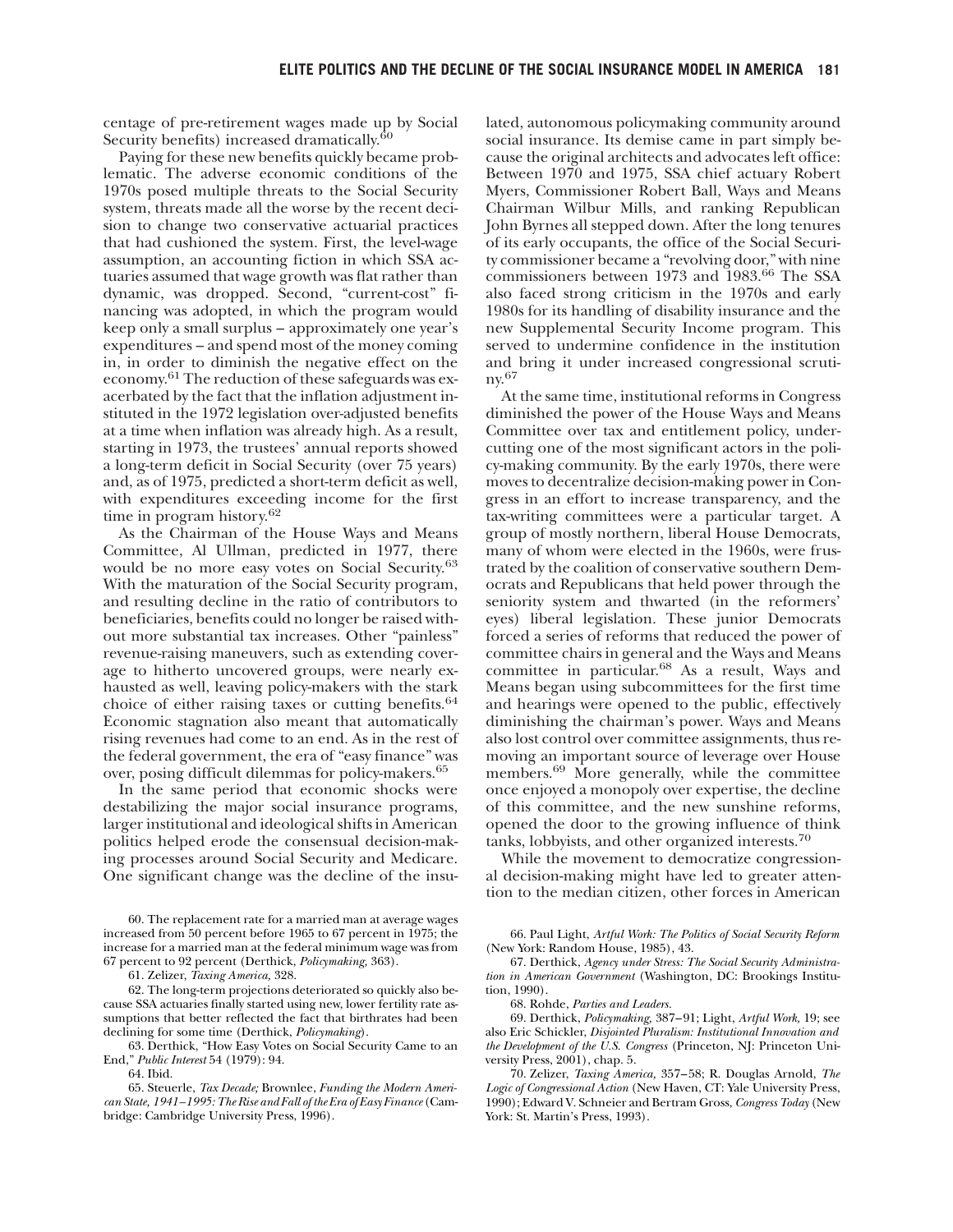politics were reducing the responsiveness of political elites to the typical member of the public. First, the incumbency advantage in congressional elections grew from 1 to 3 points in the 1940s and 1950s to 10 points in the 1970s, with the greatest surge in the late 1960s and early 1970s.<sup>71</sup> Because of redistricting and other factors, more districts became "safe," and by wider margins, increasing politicians' "leeway" to pursue policy goals at variance with median public opinion.<sup>72</sup> Indeed, the policy responsiveness of congressional candidates to district ideology and preferences fell after the early 1970s.<sup>73</sup>

Second, with the decrease in voter turnout, especially within low-income groups, there were more incentives for elected politicians to attend to the preferences of the affluent, who comprise an increasing share of the electorate over time.<sup>74</sup> Moreover, with the decline of the political parties, and the rise of candidate-centered and media-driven elections, politicians have needed to raise a lot of money, which comes from high-income individuals and the interest groups and political action committees that represent them.<sup>75</sup> As a result, policy outcomes have become more likely to reflect the preferences of the affluent than those of the low-income or even median members of the public.<sup>76</sup>

We can see the effects of these developments in the debates over payroll taxes, as elites came to renounce this mode of finance despite continuing support for it among the general public.

71. Michael Krashinsky and William J. Milne, "The Effects of Incumbency in U.S. Congressional Elections, 1950–1988," *Legislative Studies Quarterly* 18 (1993): 321–44; Robert S. Erikson, "The Advantage of Incumbency in Congressional Elections," *Polity* 3 (1971): 395–405; David R. Mayhew, "Congressional Elections: The Case of the Vanishing Marginals," *Polity* 6 (1974): 295–317; John R. Alford and David W. Brady, "Personal and Partisan Advantage in U.S. Congressional Elections, 1846–1986," in *Congress Reconsidered,* 4th ed., ed. Lawrence D. Dodd and Bruce I. Oppenheimer (Washington, DC: CQ Press, 1989), 153–69.

72. Lawrence R. Jacobs and Robert Y. Shapiro, *Politicians Don't Pander: Political Manipulation and the Loss of Democratic Responsiveness* (Chicago: University of Chicago Press, 2000).

73. Stephen Ansolabehere, James M. Snyder, Jr., and Charles Stewart, III, "Candidate Positioning in U.S. House Elections," *American Journal of Political Science* (2001) 45: 136–59.

74. Richard B. Freeman, "What, Me Vote?" in *Social Inequality,* ed. Kathryn M. Neckerman (New York: Russell Sage Foundation, 2004); Steve J. Rosenstone and John Mark Hansen, *Mobilization, Participation, and Democracy in America* (New York: MacMillan, 1993).

75. Thomas Byrne Edsall, *The New Politics of Inequality* (New York: W.W. Norton, 1984); Steven E. Schier, *By Invitation Only: The Rise of Exclusive Politics in the United States* (Pittsburgh: University of Pittsburgh Press, 2000); Theda Skocpol, *The Missing Middle: Working Families and the Future of American Social Policy* (New York: W.W. Norton, 2000).

76. Larry M. Bartels, "Economic Inequality and Political Representation," unpublished mss. Princeton University, 2002; Martin Gilens, "Public Opinion and Democratic Responsiveness: Who Gets What They Want from Government?" paper presented at the Annual Meeting of the American Political Science Association, 2004.

#### **The Debates over Payroll Taxes, 1970–1983**

The first strong criticism of contributory finance came not from the right, but from the left. Starting in the late 1960s, economists from the major universities and think tanks criticized Social Security's design and weighed in with plans of their own. Arguing that Social Security was not a real insurance program, but merely a tax and transfer system, these economists asserted that the taxes were regressive and should therefore be supplemented or replaced by an alternative mode of finance.77 These views were echoed in a 1969 report of President Johnson's Committee on Income Maintenance Programs, which criticized social insurance taxes as regressive while funding programs that did little against chronic poverty.78

Some of the toughest critiques of the program came out of the Brookings Institution, as economists there condemned the payroll tax as a regressive burden on the poor and, to some extent, the middle class.<sup>79</sup> Various aspects of the program's design meant that lower income people faced higher effective payroll tax rates than the affluent: the lack of exemptions or a standard deduction as in the federal income tax; the ceiling on wages subject to taxes; the fact that unearned income is not taxed; and the belief of economists that labor bears the cost of both the employee and employer contributions. John Brittain argued that the high effective payroll tax rates for poor people thwarted the war on poverty while also attacking as "patronizing" the attitude of the Social Security Administration that the poor be forced to pay payroll taxes for their future when they could not afford their current needs.<sup>80</sup> These studies went on to argue that the middle class was unfairly burdened as well, because the exclusion of unearned income meant that the payroll tax was regressive over a large part of the earnings range.<sup>81</sup> Furthermore, at many income levels, increases in payroll taxes had wiped out the income tax reductions of 1964–1965 and

77. Berkowitz, "Social Security and the Financing of the American State," 189.

78. Jerry R. Cates, *Insuring Inequality: Administrative Leadership in Social Security, 1935–54* (Ann Arbor: University of Michigan Press, 1983), 5.

79. John A. Brittain,"The Incidence of Social Security Payroll Taxes," *American Economic Review* 61 (1971): 110–25; John A. Brittain, *The Payroll Tax for Social Security* (Washington, DC: Brookings, 1972); Benjaming A. Okner, "The Social Security Payroll Tax: Some Alternatives for Reform," *Journal of Finance* 30 (1975): 567– 78; Joseph Pechman, Henry J. Aaron, and Michael K. Taussig, *Social Security: Perspectives for Reform* (Washington, DC: Brookings, 1968); Nancy N. Teeters, "The Payroll Tax and Social Security Finance," in *Broad-Based Taxes: New Options and Sources,* ed. Richard A. Musgrave (Baltimore, MD: Johns Hopkins University Press, 1973), 87–112.

80. Brittain, *The Payroll Tax for Social Security,* 7. A decade later, Jerry Cates leveled a similar criticism, portraying SSA propagandizing as designed to obscure the regressive effects of the program through a false analogy to private insurance (Cates, *Insuring Inequality*).

81. Brittain, *The Payroll Tax for Social Security,* 16.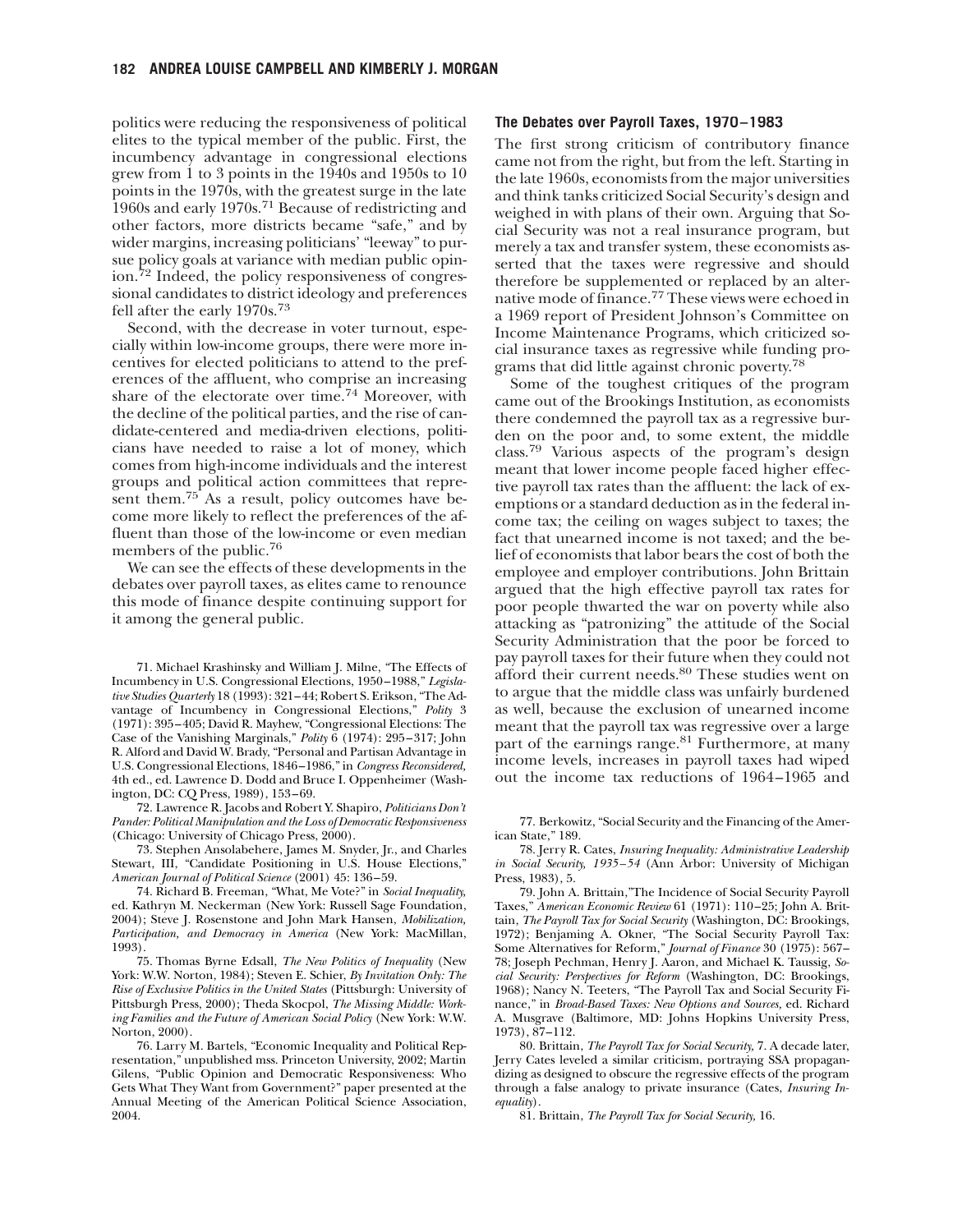$1970-1971$ .<sup>82</sup> In the short term, these economists urged that the exemptions and standard deductions used in calculating income taxes be introduced to the payroll tax to make it less regressive. For the long term, studies advocated replacing payroll tax revenues with those from the more elastic and progressive income tax.

Some of the more important interest groups on the Democratic side also began to question payroll tax finance. By the 1970s, unions were voicing concerns about the regressivity of the Social Security tax that had not been heard since the 1930s and 1940s. In 1969, the AFL-CIO proposed relying on general revenues for one-third of program costs, which had been the original preference of SSA officials before the 1950 Amendments foreclosed that possibility.83 Unions also criticized this mode of finance during debates in the 1970s and early 1980s over how to solve the Social Security trust fund crises.84 By the early 1980s, they were joined by the AARP in arguing for general revenues to cover a greater share of program costs.85

The growing chorus against payroll taxes led some Democrats to oppose increases in these taxes to deal with the threat of trust fund insolvency. During the 1976 presidential campaign, all of the Democratic candidates came out against raising the Social Security payroll tax rate to solve the current financing crisis. Some Democrats repudiated the payroll tax altogether, whereas others favored increasing the proportion of wages covered by these taxes – thereby increasing the burden on the rich – but keeping rates at their current level. At this point, many Republicans and conservative Democrats opposed raising the ceiling on covered wages, but endorsed higher payroll tax rates as a way to assure solvency.

The Republican stance began to shift by the late 1970s, however, reflecting a growing conservative movement against all forms of taxation. Business, once a relatively liberal backer of social insurance, increasingly became an organized conservative voice in American politics.<sup>86</sup> Especially important was the development of a powerful lobby for small business in the late 1970s, and the rise of a political discourse about the importance of small businesses to economic growth.87 While large corporations paid less

82. Teeters, "The Payroll Tax and Social Security Finance."

83. Derthick, *Policymaking,* 250.

84. Spencer Rich, "Labor Urges Curbing Future Social Security Bite," *Washington Post,* 5 Jan. 1979, A14; "Income Tax Bill Criticized at Hearing," *Washington Post,* 24 Mar. 1981, D15.

85. "Retired People's Group Rejects Moynihan Plea," *New York Times,* 18 Feb. 1983, A19.

86. See Kay L. Schlozman, Benjamin I. Page, Sidney Verba, and Morris Fiorina, "Inequalities of Political Voice," Task Force on Inequality and American Democracy, American Political Science Association, www.apsanet.org/imgtest/voicememo.pdf, 49; Edsall *New Politics of Inequality;* David Vogel, *Fluctuating Fortunes: The Political Power of Business in America* (New York: Basic Books, 1989).

87. Jonathan J. Bean, *Big Government and Affirmative Action: The Scandalous History of the Small Business Administration* (Lexington: University Press of Kentucky, 2001), 105–7.

attention to payroll taxes than to corporate tax cuts and regulatory reform, representatives of small business such as the Chamber of Commerce were sharply critical of payroll taxes. In 1977, for example, business groups attacked Carter's proposal to increase the payroll taxes paid by business, and then lobbied for payroll tax reductions in Reagan's 1981 tax package.<sup>88</sup> As the president of the National Federation of Independent Business said in 1981, "Social Security payroll taxes are killing us."<sup>89</sup>

One means for spreading the pro-business message was through the efforts of various think tanks. Conservative think tanks such as the Heritage Foundation, Cato Institute, and American Enterprise Institute (AEI) receive much of their funding from businesses, and they became increasingly vocal and influential opponents of social insurance programs and payroll taxation.90 AEI published a series of booklets in the 1970s on Social Security, ranging from a critical but relatively neutral assessment of the Social Security program and its financial difficulties<sup>91</sup> to an attack on the program for misleading the public into a false willingness to pay taxes.<sup>92</sup> Other criticisms included the claim that early retirement decisions of the elderly depressed economic growth and that, with the aging of the population, current workers would have to pay far more into the Social Security system than they would ever receive in benefits. As a result, Social Security was declared to be a waste of current workers' tax dollars, which could be more productively invested elsewhere.<sup>93</sup> Critics like Milton Friedman therefore called for cuts in payroll taxes and the use of general revenues in the hope that this would expose the true costs of the program to the general public.94

By the late 1970s, a growing tax revolt at the grass-

88. Mary Russell and William Chapman, "Carter's Bailout Plan for Social Security is Opposed on Hill," *Washington Post,* 10 May 1977, A2; Rich, "Labor Urges Curbing Future Social Security Bite," A 14; Robert Pear, "Government Finds Payroll Taxes Make Up Rising Share of Revenue," *New York Times,* 6 Mar. 1983, A1.

89. Edward Cowan, "Tax Cuts: First, Business Wants Fast Depreciation," *New York Times,* 1 Feb. 1981, 3.4.

90. Edsall, *New Politics of Inequality;* Vogel, *Fluctuating Fortunes,* chap. 8.

91. J.W. Van Gorkom, *Social Security: The Long-Term Deficit* (Washington, DC: American Enterprise Institute, 1976); Rudolf G. Penner, *Social Security Financing Proposals* (Washington, DC: American Enterprise Institute, 1977); Michael R. Darby, *The Effects of Social Security on Income and the Capital Stock* (Washington, DC: American Enterprise Institute, 1979).

92. William C. Mitchell, *The Popularity of Social Security: A Paradox in Public Choice* (Washington, DC: American Enterprise Institute, 1977).

93. Carolyn L. Weaver, *The Crisis in Social Security: Economic and Political Origins* (Durham, NC: Duke University Press, 1982), chap. 9; Martin Feldstein, "Social Security, Induced Retirement, and Aggregate Capital Accumulation:" *Journal of Political Economy* 82  $(1974): 905 - 26.$ 

94. Milton Friedman, "Payroll Taxes, No; General Revenues, Yes," in *The Crisis in Social Security: Problems and Prospects,* 2nd ed. rev., ed. Michael J. Boskin (San Francisco, CA: Institute for Contemporary Studies, 1978), 25–30.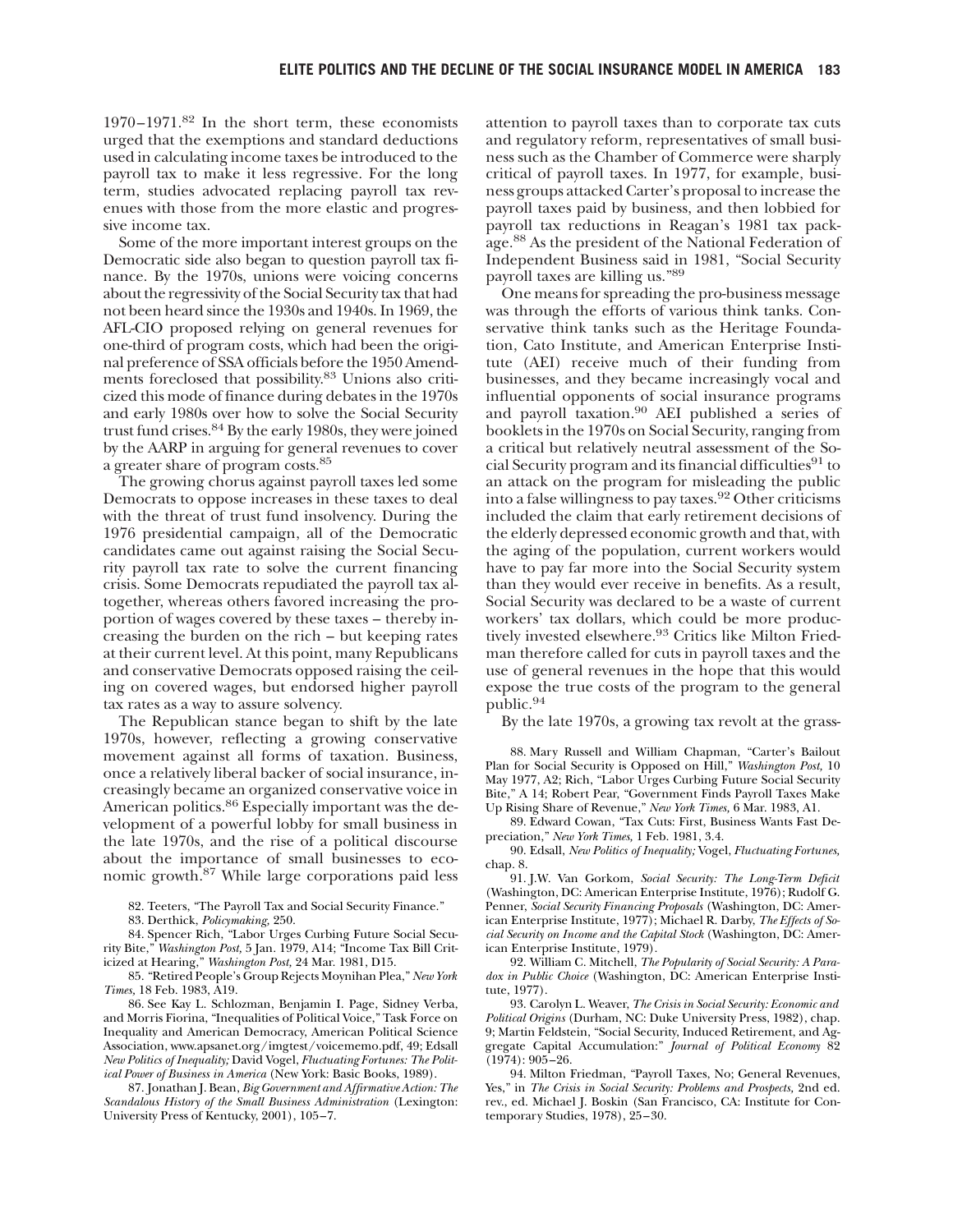#### **184 ANDREA LOUISE CAMPBELL AND KIMBERLY J. MORGAN**

roots provided the mass support for what had hitherto been an elite-level drive against taxation.<sup>95</sup> The tax revolt started in California in 1978 and spread to other states, building on a larger sense of disaffection and distrust of government. Conservative strategists saw an opportunity in this movement to knit together antitax and antiregulation business elites with a broader, electoral base that reached deep into the Democratic party. Ronald Reagan swept into the White House on this wave of antitax and antigovernment sentiment. Quickly making good on this promise to cut taxes, Reagan, legislated in 1981 what was, at the time, the largest ever peace-time tax cut in U.S. history, signifying a major shift in the Republican Party away from often moderate, centrist stands on social programs, to attacks on the welfare state and the taxes that sustain it. This revitalized anti tax fervor reverberated across the political spectrum, making politicians afraid to advocate new taxes.

While one could argue that it was the mass tax revolt that led policy-makers to renounce the payroll tax, the move against contributory finance instead reflects the growing disjuncture between elites and mass opinion on taxing and spending. After all, the tax revolt began not as an attack on payroll taxes, or even on all taxes, but was specifically about the property tax. What sparked the California property tax revolt was a state supreme court ruling that removed earmarks on property taxes. Affluent homeowners were no longer willing to pay high property taxes if they were not kept in their local district,  $96$  and they constituted the greatest supporters of Proposition 13, which rolled back property tax rates.<sup>97</sup> By contrast, one reason the payroll tax is relatively popular among typical Americans is that it is earmarked, representing a contractual obligation on the government to make pension payments in return for one's contributions.

Thus, public support for payroll taxation was extremely strong through the 1960s, and slipped just slightly in the 1970s and early 1980s.<sup>98</sup> From the 1930s through the 1960s, the modal answer to survey questions about payroll taxes was pro-tax (Figure 2). This slipped somewhat to 87 percent in the 1970s and to 62 percent in the 1980s, although a portion of this change can be attributed to changes in wording and format among the bundle of questions asked each decade. When similarly phrased questions are exam-

95. John W. Burns and Andrew J. Taylor, "The Mythical Causes of the Republican Supply-Side Economics Revolution," *Party Politics* 6 (2000): 419–40.

97. David O. Sears and Jack Citrin, *Tax Revolt: Something for Nothing in California* (Cambridge, MA: Harvard University Press, 1982).

98. To examine these trends, we collected from the archive of the Roper Center for Public Opinion Research all survey items from the 1930s on which a pro- or anti payroll tax view could be discerned.



Fig. 2. Survey Responses in Support of Payroll Taxation, 1930–Present



Fig. 3. Social Security versus Other Taxes, 1930– Present

ined over time, an even more consistent pattern of support for payroll taxation is found. From 1978 through 1982, respondents said they would prefer higher payroll taxes to lower Social Security or Medicare benefits 13 out of 16 times (see Appendix Table A1). Through the 1980s Social Security taxes were regularly viewed as less objectionable than other kinds of taxes, particularly federal income and property taxes (Figure 3); in only three polls out of eleven is Social Security among the top two most disliked levies (see Appendix Tables A2 and A3 for examples; the other poll results are available from the authors). The data in Figure 4 show furthermore that in the late 1970s and early 1980s, without exception, survey respondents preferred a federal income tax cut to a payroll tax cut. Thus other than some slippage in the 1980s (which is counteracted later, as shown in the following paragraphs), median public opinion was supportive of payroll taxation most of the time, especially in the face of benefit cuts, and certainly when compared to the more universally disliked federal income tax.99

Despite this stability in public preferences, many

<sup>96.</sup> William Fischel, "Did *Serrano* Cause Proposition 13?" *National Tax Journal* 42 (1989): 465–74.

<sup>99.</sup> See also Baggette, Shapiro, and Jacobs, "Social Security – An Update.'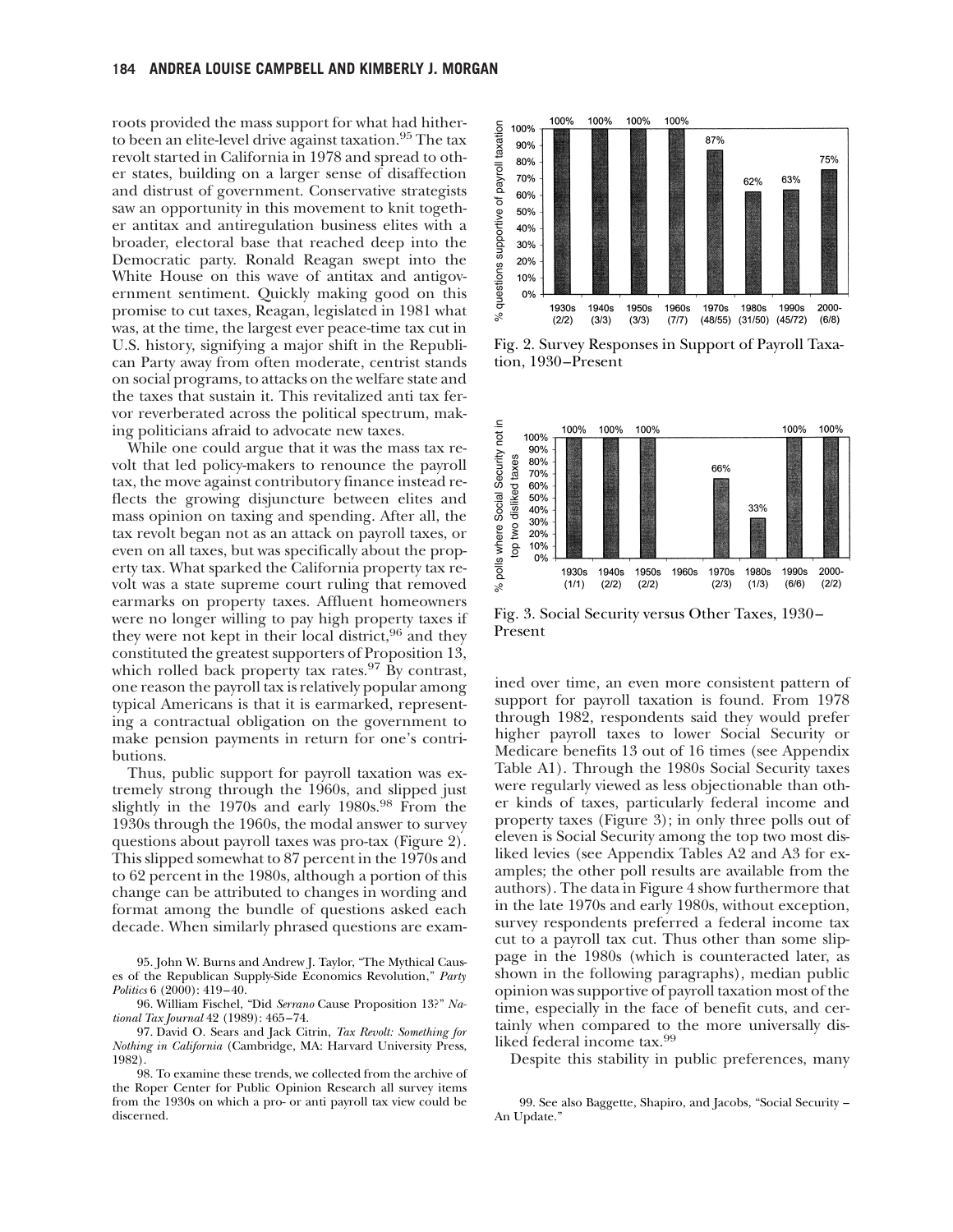

Fig. 4. Cut Social Security Taxes or Cut Federal Income Taxes, 1978–1998

policy-makers decided that payroll tax increases had to be stopped. While the 1977 financing crisis had been met with higher payroll contributions, there was, by 1979, a drive by Democratic lawmakers to block the scheduled tax increases.100 This idea ultimately was abandoned, given the realities of inflation and the economic slowdown, and by the early 1980s policy-makers faced a new Social Security crisis. This crisis was a consequence of decisions in the 1970s to index Social Security benefits to inflation – a disastrous decision given the combination of high inflation and negative wage growth in that period. Moreover, with the adoption of current cost accounting, the trust fund's reserves had been set so low that it was very susceptible to economic disturbances; the balance equaled 66 percent of one year's expenditures in 1975 and just 25 percent in 1980. Finally, the 1977 rescue legislation had "backloaded" the tax increases. That taxes would increase in 1985 and 1990 did nothing to help in the early 1980s.<sup>101</sup> In 1982, the Social Security trust fund had to borrow funds from the Medicare trust fund to cover benefits and was expected to run out of money in July 1983.

The fierce debates that ensued over the future of the Social Security program revealed a great deal about the new policy-making climate around social insurance programs. Labor unions, the AARP, former SSA administrators, and some Democrats argued in favor of infusing the Social Security program with general revenues to mitigate the regressive effects of the payroll tax.102 Yet, the Reagan administration, business groups, and many Republicans opposed any increase in taxes but were especially against using general revenues to bail out the program.103 Hewing to a longstanding view that payroll taxes restrained

the growth in the program, they believed that opening the door to general revenues would result in tax increases later on.104 Instead, they advocated cuts in Social Security benefits.

The severity of the financial crisis forced a compromise whereby policy-makers adopted a 50–50 decision rule on the mix of tax increases and benefit cuts.<sup>105</sup> Benefits were cut by taxing affluent retirees' benefits, delaying the annual cost of living adjustment for six months, and increasing the retirement age from 65 to 67 (and correspondingly, reducing the early retirement benefit). New revenues came from a tax on the Social Security benefits of high-income recipients, an increase in the payroll taxes paid by the self-employed, the introduction of new workers into the system (new employees of the federal government and nonprofit institutions), and the acceleration of previously scheduled payroll tax increases.

It is notable that, even at the height of the antitax movement, the Social Security crisis of 1983 was addressed in part with an increase in payroll taxes. The electoral repercussions for lawmakers were minimal.106 Public regard for the programs and support of the contributory model remained high, as most people stated they would rather face payroll tax increases than spending cuts to save the Social Security program.<sup>107</sup> One lesson that elites could have drawn from this episode was that contributory finance remained a viable political way to pay for popular social programs. However, instead of seeing this as a sign that the payroll tax continued to be a politically acceptable revenue source, there was a sense of "never again" among lawmakers and a rejection of contributory finance – a view that has informed social insurance policy-making since.

#### **The Politics of Contributory Finance since 1983**

Since the 1980s, the elite-mass gap on entitlement spending and funding has widened. Many policymakers became determined to block payroll tax increases to fund existing or new entitlement programs, yet they did so despite continuing support among a large swath of the public for these programs, and a professed willingness to pay higher payroll taxes for them. The lack of a funding source had undermined existing social programs and led several new

<sup>100.</sup> Mary Russell, "Democrats to Seek Trim in Scheduled Payroll Tax Rise," *Washington Post,* 25 Jan. 1979, A3.

<sup>101.</sup> Light, *Artful Work,* 92.

<sup>102.</sup> Edward Cowan, "Plan to Raise Social Security Tax Called Possibility," *New York Times,* 25 Oct. 1982, A13; "Income Tax Bill Criticized," 1981.

<sup>103.</sup> Edward Cowan, "Leaders of Both Parties Facing Tough Choices on Social Security Problems," *New York Times,* 6 Nov. 1982, A28.

<sup>104.</sup> Small business groups vocally opposed any tax increases, but particularly a payroll tax hike. Ultimately, they had to swallow their objections to the small increase that finally was agreed on, but this stiffened their opposition to any future increases in payroll contributions.

<sup>105.</sup> Light, *Artful Work.*

<sup>106.</sup> Reagan was elected by even larger margins among seniors in 1984 than in 1980 (thanks to Robert Binstock for that observation). There was no electoral retaliation at the congressional level either. Some observers like Light, *Artful Work,* attribute 1982 GOP congressional losses to the administration's 1981 threat to cut Social Security, but the incumbent's party usually loses seats at the midterm, so it is difficult to attribute the loss to that cause.

<sup>107.</sup> Light, *Artful Work,* 69–70.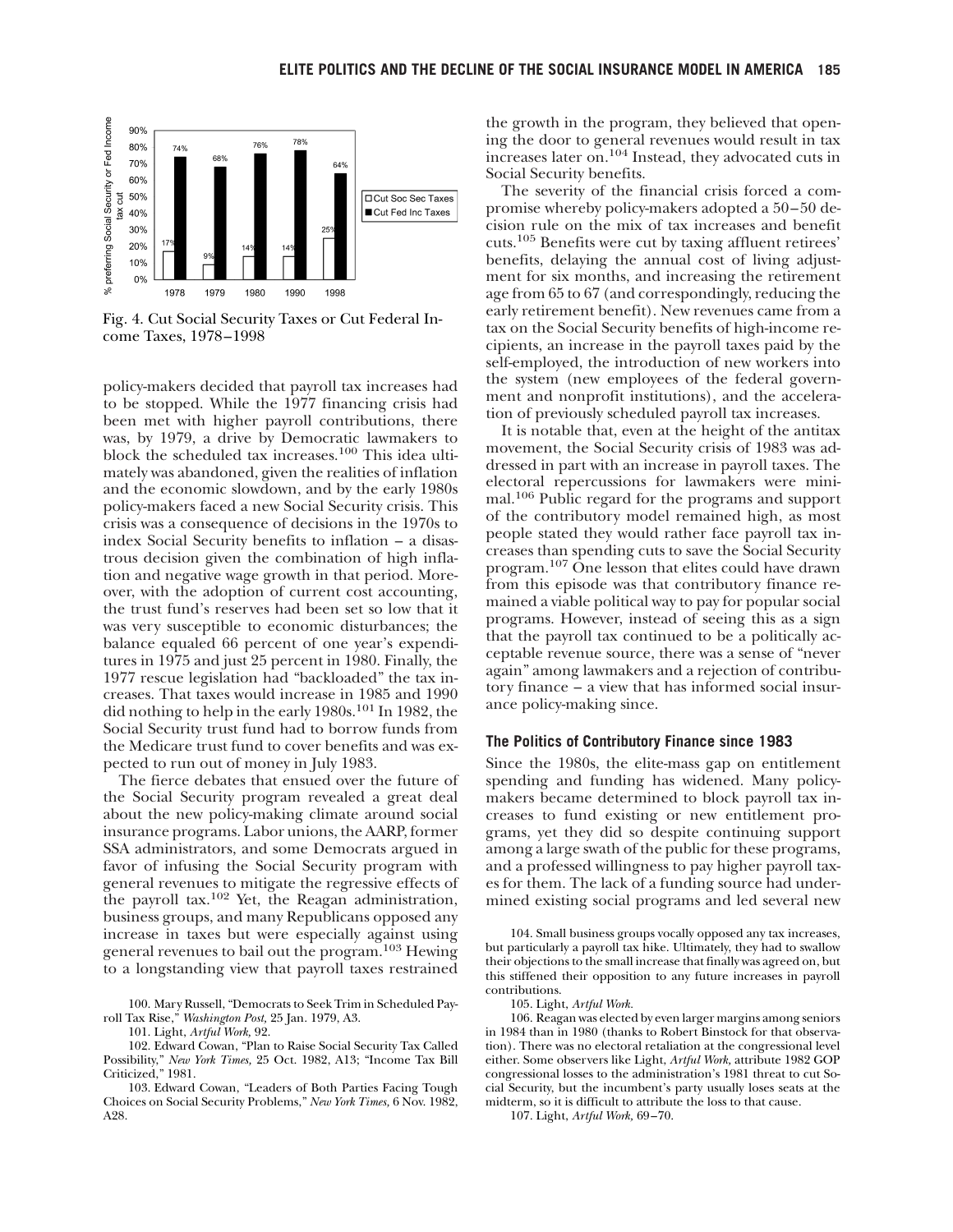social policy initiatives to founder, including the drive to cover catastrophic and long-term care costs under Medicare, broad-based health care reform, and efforts to shore up the Social Security trust fund. Indeed, undermining the American welfare state by cutting off sources of funding has become a key strategy of the newly ascendant conservative movement within the Republican Party.

#### *The Elite-Mass Gap on Entitlement Finance*

Median public opinion has remained very supportive of Social Security and Medicare spending over time, and largely in favor of payroll taxation. Even as confidence in these programs has waxed and waned with fiscal crises in the last three decades, overall support has remained very strong.<sup>108</sup> Since the mid-1970s, supermajorities of 80 to 90 percent have said that spending on Social Security should be increased or kept the same; one-tenth or fewer respondents have said that such spending should be reduced.<sup>109</sup> Among a long list of domestic and foreign programs, the largest elite-mass gap on spending preferences in the 1980s and 1990s was for Social Security (Figure 5 shows the 1998 data).<sup>110</sup> Similarly, large majorities of Americans in the 1980s and 1990s wanted to maintain Medicare spending rather than raise the eligibility age or reduce benefits to lower the federal deficit.<sup>111</sup> Even on the potentially more contentious issue of payroll taxation, median public opinion has been favorable. Since reaching a low point in the 1980s, the percentage of pro-payroll tax survey responses has increased (Figure 2). Social Security has not been among the most disliked taxes in any survey in the 1990s and 2000s (Figure 3), and the American public continues to prefer a federal income tax cut to a payroll tax cut (Figure 4).

Despite this public support, Republican opposition to entitlement programs and payroll taxation has hardened since the 1980s. Mounting federal deficits in the early 1980s made cutting or limiting the growth of Social Security, the largest component of the fed-

108. Lawrence R. Jacobs and Robert Y. Shapiro, "Myths and Misunderstandings about Public Opinion toward Social Security," in *Framing the Social Security Debate: Values, Politics, and Economics,* ed. R. Douglas Arnold, Michael J. Graetz, and Alicia H. Munnell (Washington, DC: National Academy of Social Insurance, 1998), 355–88.

109. Baggette, Shapiro, and Jacobs, "Social Security – An Update;" Shapiro and Smith, "The Polls: Social Security."

110. Benjamin I. Page and Jason Barabas, "Foreign Policy Gaps between Citizens and Leaders," *International Studies Quarterly* 44 (2000), 348; see also Fay Lomax Cook and Edith J. Barrett, *Support for the American Welfare State: The Views of Congress and the Public* (New York: Columbia University Press, 1992).

111. See Harris Survey: Jan. 1984, Dec. 1984, June 1985, Aug. 1989, Apr. 1990; Cambridge Reports Survey: Oct. 1984; Times Mirror Survey: May 1988, Feb. 1995; Associated Press Survey: Nov. 1988; Gallup Poll: Oct. 1990, May 1995, July 1995; Time, CNN, Yankelovich Partners Survey: Aug. 1995, Feb. 1997; and Fox News, Opinion Dynamics Poll: July 1997, available from the archive of the Roper Center for Public Opinion Research on Lexis-Nexis.



Fig. 5. Elite-Mass Gap on Domestic and Foreign Priorities, 1998

eral budget, attractive, at least until Republicans met with both senior citizens' political fury and Democrats' political haymaking. This strong political opposition led to a widely held view among politicians that Social Security was a "third rail" of American politics.112 Yet, this did not reduce the determination of many Republicans to tackle these programs and their mode of finance. If anything, the difficulty of directly attacking the program led to a new strategy of holding the line on tax increases instead – a backdoor way to control the costs of entitlement programs.

In this political strategy, we can see influence of affluent, who clearly have become less favorable to Social Security and its system of finance. Since the inception of the Social Security program in the 1930s, the rich never favored it or payroll taxes to the same extent as middle- and lower-income people (Table 1a and 1b).<sup>113</sup> We would expect these gaps in opinion by income – 10 percent or so in the 1930s – to grow over time, especially starting in the late 1970s. Individual retirement accounts (IRAs) were created in 1974 and became popular after clarification and liberalization in 1981. The first 401(k) investment plan was created in 1980. These alternative investment vehicles promised much greater rates of return than Social Security, and have been used most extensively by high-income citizens.114

112. In 1981, the Reagan administration, seeking to rein in Social Security spending, proposed the first cuts to current clients' benefits in the program's history: immediate reductions in benefits for the two-thirds of retirees who take their benefits "early," before age 65; a delay in the annual cost-of-living adjustment; and tightening of disability requirements for the DI program. Senior citizens responded with surges of letter-writing to Congress, and both the House and Senate rebuked the administration. The proposal was soon withdrawn. See Andrea Louise Campbell, *How Policies Make Citizens: Senior Citizen Activism and the American Welfare State* (Princeton, NJ: Princeton University Press, 2003), chap. 5; and "Participatory Reactions to Policy Threats: Senior Citizens and the Defense of Social Security and Medicare," *Political Behavior* 25 (2003): 29–49.

113. In these early polls, income classifications were determined by interviewers. There is undoubtedly some error, but the patterns of survey responses by estimated income are quite consistent.

114. For example, with 401(k) plans, eligibility, participation, and contributions all rise monotonically with income. In 2001, only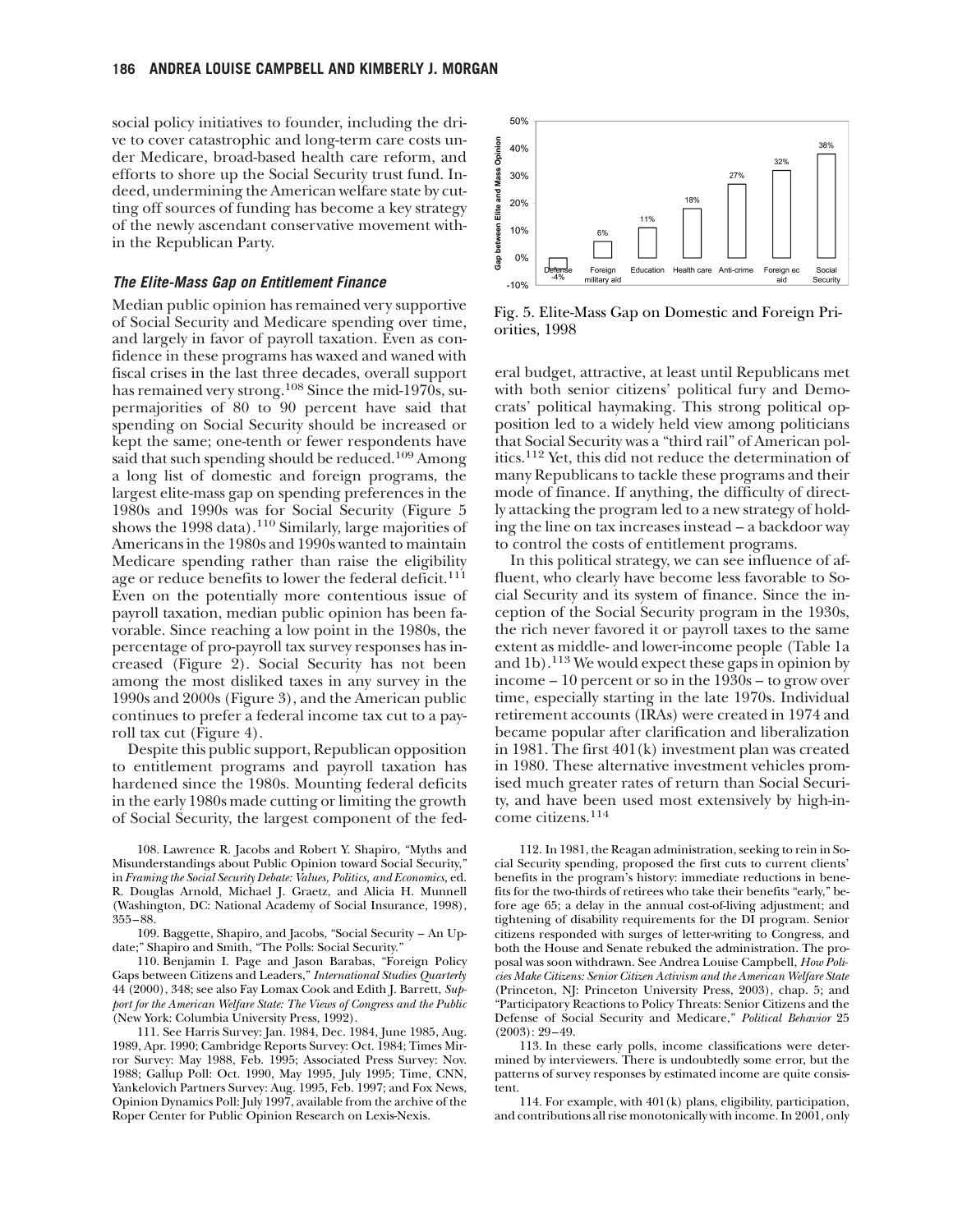| a. Supporting Old-Age Pensions by Income |           |                  |  |  |  |  |
|------------------------------------------|-----------|------------------|--|--|--|--|
| Income level                             | Jan. 1938 | <b>July 1938</b> |  |  |  |  |
| Very poor                                | 75%       | 84%              |  |  |  |  |
| On relief                                | 87%       | 93%              |  |  |  |  |
| Poor                                     | 73%       | 88%              |  |  |  |  |
| Average                                  | 72%       | 77%              |  |  |  |  |
| Above average                            | 65%       | 72%              |  |  |  |  |

**Table 1. Percent Supporting Old-Age Pensions by Income, 1936–1944**

*Source:* Schiltz 1970, 38.

b. Supporting Extension To Unspecified Groups of Social Security by Income

| Income level | Jan. 1938 | Apr. 1943 | Aug. 1944 |
|--------------|-----------|-----------|-----------|
| Low          | 69%       | 90%       | 94%       |
| Middle       | 63%       | 82%       | 89%       |
| High         | 59%       | $81\%$    | 81%       |

*Source:* Schiltz 1970, 65.

Furthermore, in the late 1970s and early 1980s, the expected lifetime value of Social Security for the affluent declined, as they faced both higher taxes and lower future benefits. The reforms implemented to address the trust fund crises of that period affected all future beneficiaries, but hit maximum wage earners the hardest. The top wage to which the Social Security payroll tax was applied rose only gradually at first, from \$4,200 in the late 1950s to \$7,800 by 1971. But, by 1977, it had doubled to \$16,500, and, by 1982, had doubled again, to \$32,400.<sup>115</sup> The combination

one-quarter of workers earning \$20,000 or less were eligible to participate in a 401(k) plan compared to one-half of those who earn between \$20,000 and \$40,000 and three-quarters of those who earned \$40,000 or more. Only 14 percent of all workers earning less than \$20,000 participated in a 401(k) plan in 2001, compared to 55 percent of those earning \$40,000 to \$60,000 and 67 percent of those earning over \$100,000. The percentage of 401(k) participants making the maximum employee contribution is 0.1 percent among those earning \$20,000 or less, 2.5 percent for those earning \$40,000 to \$60,000, 17 percent of those making between \$80,000 to \$100,000, and 53 percent among those making \$100,000 or more. The complete statistics by income are available in Alicia H. Munnell and Annika Sunden, *Coming Up Short: The Challenge of 401(k) Plans* (Washington, DC: Brookings, 2004), 56, 62. In 2001, household incomes by quintile were: up to \$18,000 (lowest quintile); \$18,000 to \$33,000 (second quintile); and \$33,000 to \$53,000 (third quintile); \$53,000 to \$83,000 (fourth quintile). The top five percent of household incomes started at \$150,000. Hence, only the top quintile begins to have high 401(k) participation and contribution rates (and an even smaller slice of individuals do, since "households" include multiple earners). See U.S. Census Bureau, "Income Limits for Each Fifth and Top 5 Percent of Households, All Races: 1967 to 2003," tab. H-1, http:// www.census.gov/hhes/www/income/histinc/h01ar.html.

115. U.S. House Committee on Ways and Means, *Green Book,* 1998 24.



Fig. 6. Annual Social Security Tax Paid by Average and Maximum Earnings Workers (in nominal dollars)

of higher wage ceilings and higher tax rates meant that payroll tax contributions for top earners jumped dramatically after 1978 (Figure 6). Replacement rates – the percentage of pre-retirement earnings covered by Social Security payments – dropped for all income groups after the 1970s, but the decline was sharpest for high-income groups. Payback times – the number of years necessary to recover one's payroll tax contributions plus interest – rose significantly after 1980 (Figure 7), again most sharply for maximum earners. Furthermore, the Social Security benefits of affluent recipients were taxed after 1983. In short, Social Security's value dropped significantly for affluent citizens after the late 1970s: Their payroll taxes increased sharply, their benefits comprised a smaller share of their preretirement incomes, and the number of years it took to earn back their contributions in the form of benefits jumped dramatically. With government pension benefits looking less attractive, and private options proliferating, we might expect the divergence on Social Security opinion by income to grow.

Indeed, although opinion data by income from the 1970s and 1980s are not readily available, survey data from the 1990s – after these changes were fully apparent – reveal a continuing and growing divergence in opinion by income. The ten-point gaps of the 1930s are now twenty-point differences. When asked in January 1998 which approach to Social Security's problems they would most prefer, only 13 percent of respondents making over \$75,000 per year chose "increasing payroll taxes" compared to 32 percent of



Fig. 7. Payback Times for Workers' OASI Taxes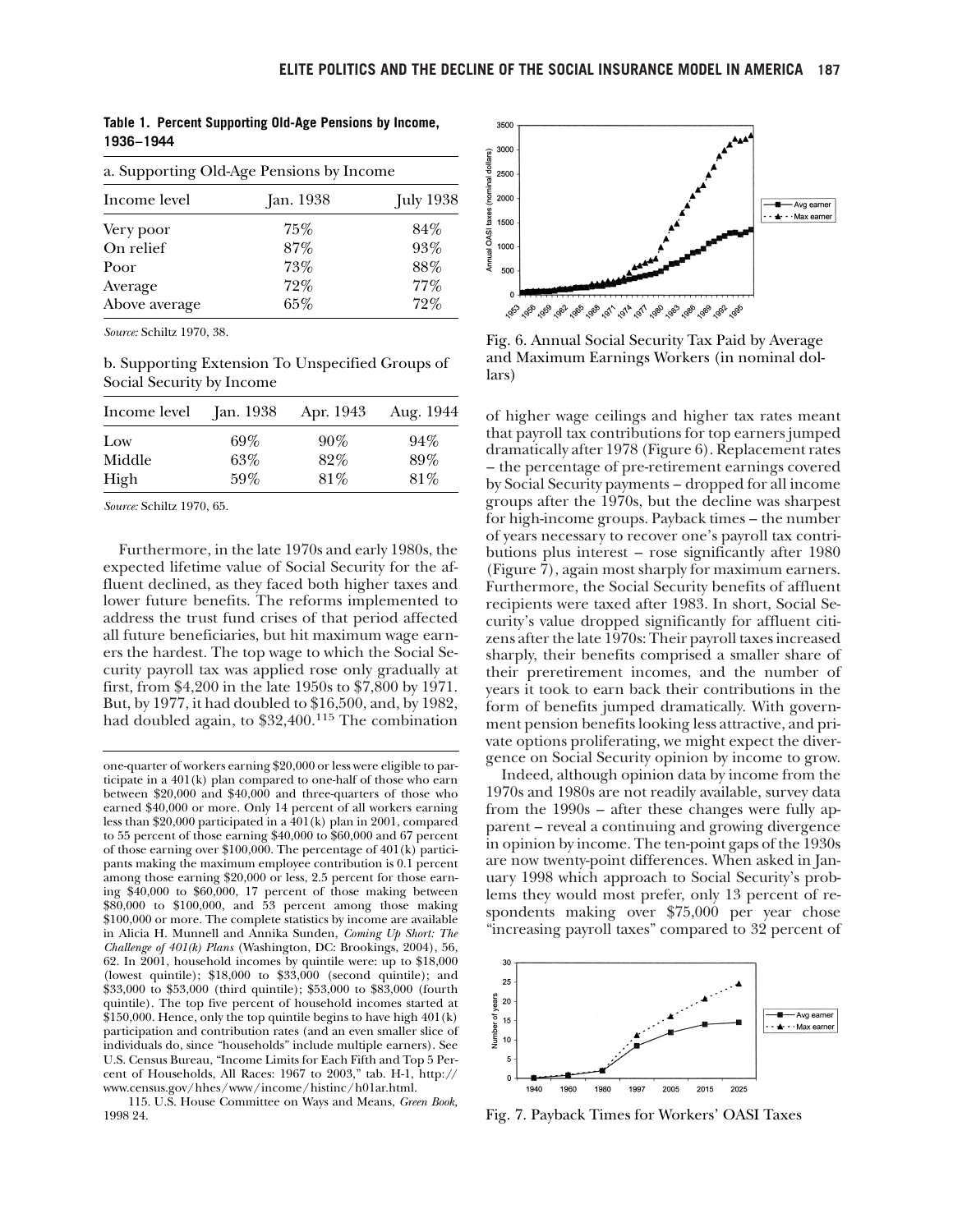|              |                         | Jan. 1998: How Deal with SS Problem                       |                            |
|--------------|-------------------------|-----------------------------------------------------------|----------------------------|
|              | Increase<br>SS<br>taxes | Reduce<br>benefits on<br>upper<br>income<br>beneficiaries | Raise<br>retirement<br>age |
| $<$ \$10.000 | $32\%$                  | 41%                                                       | 19%                        |
| $$10-19,000$ | 17%                     | $50\%$                                                    | 21%                        |
| $$20-29,000$ | $19\%$                  | 57%                                                       | 15%                        |
| $$30-49,000$ | $16\%$                  | 54%                                                       | 19%                        |
| $$50-74,000$ | $18\%$                  | 53%                                                       | $15\%$                     |
| $$75,000 +$  | $13\%$                  | 58%                                                       | $19\%$                     |

|              |  |  | Table 2. Percent Supporting Social Security Taxation by |
|--------------|--|--|---------------------------------------------------------|
| Income, 1998 |  |  |                                                         |

*Source:* Roper Archive of Public Opinion data (online at Lexis-Nexis).

those making less than \$10,000 per year (Table 2). Even greater divergences by income are revealed in data in which a narrower slice of the affluent can be identified. Between 1984 and 1996, the National Election Study asked whether respondents wanted spending on Social Security increased, decreased, or kept the same. The top income group (top 5 percent) is about 30 percent less likely than the poorest one-third of the sample to want Social Security spending increased; it is even about 15 percent less likely to prefer increased spending than the next highest income group, the 68th to 95th percentile (Figure 8). In sum, public support for Social Security spending and taxation varies by income, with upper income respondents less supportive of the program and its financing.

With Republicans increasingly attuned to the preferences of these wealthy voters, it is hardly surprising that they have called for cuts in payroll taxes while encouraging private market approaches to both Social Security and Medicare.<sup>116</sup> In this, they have taken many of their proposals from think tanks such as Heritage, Cato Institute, and AEI, which have issued a steady stream of critical reports and studies of entitlement programs. These organizations have made payroll taxation a particular target, usually as part of a larger agenda of creating personal retirement accounts to supplement or replace Social Security.117 Thus, Peter Ferrara and Michael Tanner of the Cato Institute have argued that young workers will benefit

116. Nolan M. McCarty, Keith T. Poole, and Howard Rosenthal, *Income Redistribution and the Realignment of American Politics* (Washington, DC: AEI Press, 1997).

little from Social Security and should be allowed to contribute to individual retirement accounts instead, to assure a fair return on their money.118 Indeed, a 1983 memo by Stuart Butler of the Heritage Foundation outlined an extensive "privatization" strategy that would reduce federal spending in areas like Social Security by providing "incentives for beneficiaries of federal spending to choose non-governmental alternatives." He held up IRAs as a "perfect example of this process."<sup>119</sup>

The response of Democrats to the antitax fervor on the right has been to compete with Republicans on the theme of "tax fairness." Throughout the 1980s, Democrats emphasized that the Reagan tax cuts went to benefit the rich, precisely because at the same time that income tax rates were reduced, the 1983 Social Security bailout increased payroll taxes. Given the ceiling on wages covered by payroll taxes, this meant that tax burdens shifted onto lower- and middle-income groups. This fact was highlighted by liberal think tanks such as the Center on Budget and Policy Priorities, which showed that working poor families were paying more in taxes since the Reagan tax cuts, in part because of higher payroll taxes.<sup>120</sup> Additionally, the work of Urban Institute economist Eugene Steuerle showed that moderate-income families were paying substantially higher taxes than they had in the past – in part due to the growth in payroll tax burdens.<sup>121</sup> These findings helped build bipartisan support for tax breaks for families, including expansions in the Earned Income Tax Credit – a measure created in the late 1970s specifically to compensate working poor people for their payroll tax contributions.122 They also helped harden views among Democrats against further payroll tax increases.

Competition over the issue of tax fairness could create strange bedfellows around the idea of reducing payroll taxes. In the early 1990s, Daniel Patrick Moynihan called for a cut in payroll taxes to eliminate the surplus that was building up in the Social Security trust fund. In Moynihan's view, this "surplus" was the product of regressive taxes levied on working people that were used to mask large budget deficits and finance current government spending. Thus, when President George H.W. Bush considered pushing a

119. Stuart Butler, "Privatization: A Strategy for Cutting Federal Spending," Heritage Foundation Report 310, 7 Dec. 1983.

120. Spencer Rich, "Tax Burden Sharply Higher at Poverty Level, Study Says," *Washington Post,* 14 Apr. 1984, A2.

121. The main emphasis of Steuerle's research was to show how the erosion in the value of the standard deduction and personal exemption had increased the tax burden on families with children. Steuerle, *Tax Decade,* 87–89.

122. Christopher Howard, "Protean Lure for the Working Poor: Party Competition and the Earned Income Tax Credit,' *Studies in American Political Development* 9 (1995): 404–36.

<sup>117.</sup> See, for example, Daniel J. Mitchell, "Cut the Social Security Payroll Tax," Policy Analysis 129 (Washington, DC: Cato Institute, 1990); Rea S. Hederman, Jr., William W. Beach, and Andrew Grossman, "The Unacceptable Costs of Raising Payroll Taxes to 'Save' Social Security," WebMemo 639, Heritage Foundation, 13 Jan. 2005.

<sup>118.</sup> Peter J. Ferrara, *Social Security: The Inherent Contradiction* (Washington, DC: Cato Institute, 1980); Ferrara and Michael Tanner, *A New Deal for Social Security* (Washington, DC: Cato Institute, 1998).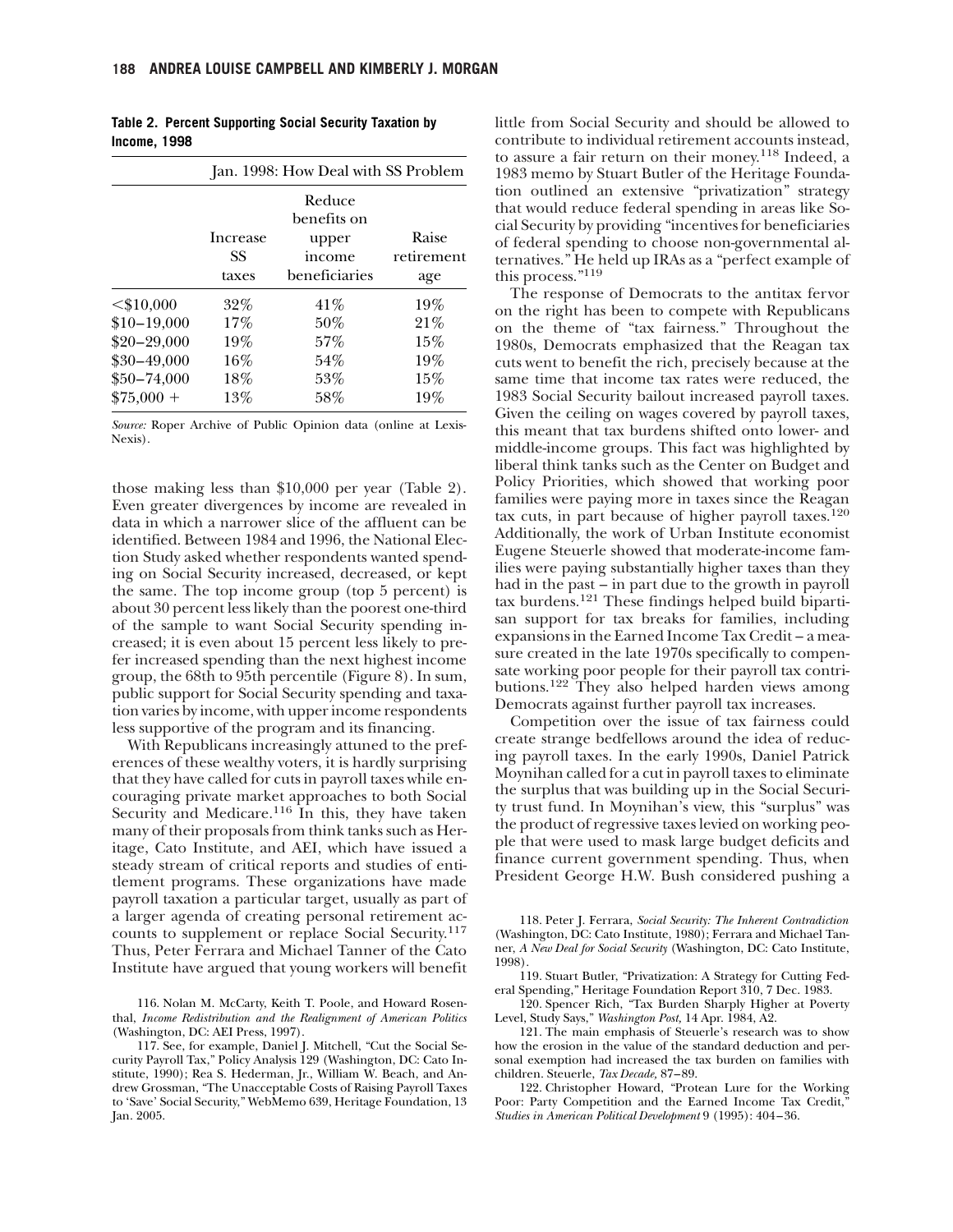

Fig. 8. Respondents Wishing to Increase Federal Spending on Social Security, by Income Percentile

tax cut that would have benefited the wealthy, Moynihan proposed blocking a scheduled payroll tax increase in order to eliminate these surplus revenues and expose the true size of the deficit.<sup>123</sup> The proposal generated some immediate opposition, but also garnered support from an eclectic mix of actors and organizations. By the time Moynihan's proposal came up for a vote in 1991, he had the backing of the AFL-CIO, Democratic National Committee, Democratic Leadership Council, and Citizens for Tax Justice, as well as conservative organizations and think tanks, including Citizens for a Sound Economy, Heritage, Cato, the Chamber of Commerce, and the National Federal of Independent Business.124 Legislators from across the political spectrum also favored the measure.

While Moynihan's proposal did not come to pass, it broke the taboo on payroll tax cuts in ways Moynihan probably did not intend. On the left, efforts to make tax cuts more progressive came to focus on the payroll tax. For example, during the recent debates over President George W. Bush's tax cut, many liberals argued that what was most needed was a "payroll tax holiday" rather than more tax cuts for the rich.125

123. Berkowitz, *America's Welfare State;* Eric M. Patashnik, *Putting Trust in the U.S. Budget: Federal Trust Funds and the Politics of Commitment* (Cambridge: Cambridge University Press, 2000), 88– 90.

There also have been calls on the right for payroll tax cuts.<sup>126</sup> In 1997, this confluence of opinion led to efforts by Senators Edward Kennedy, Trent Lott, and John Ashcroft to pass a law enabling payroll tax relief, with members on both sides of the partisan line arguing that the proposal was a way to show their concern for blue-collar America.127

Given this growing chorus of opposition to contributory finance, why have there been no legislated reductions in payroll taxes? Actual cuts to payroll taxes would threaten popular social programs such as Social Security and Medicare, opening up a political can of worms that few policy-makers have wanted to face. Cutting payroll taxes would ultimately mean raising other forms of taxes and/or cutting benefits, and while Republicans most fear the former, Demo-

127. Helen Dewar, "Payroll Tax Caught in Senate Cross-Fife; Plans From Left and Right Show Issue May Catch on as Campaigns Near," *Washington Post,* 24 Dec. 1997, A4. In 1998, a bipartisan commission to study the future of Medicare ruled out payroll tax increases as Republican Newt Gingrich secured "no new payroll tax" pledges from his four appointees, and President Clinton also said that he believed increased payroll taxes might not be necessary to address Medicare's future solvency ("Keep Options Open on Medicare," *St. Petersburg Times,* 31 Jan. 1998, A12.

<sup>124.</sup> Spencer Rich, "Plan to Cut Payroll Tax Gains Support," *Washington Post,* 15 Mar. 1991, A10; David S. Cloud, "Social Security Tax Cut: A Fatal Attraction?" *Congressional Quarterly Weekly Report,* 16 Mar. 1991.

<sup>125.</sup> Robert B. Reich, "Whose Tax Cuts?" *American Prospect,* 16 Dec. 2002, 2–3; Max B. Sawicky and Robert Denk, "How Do You Spell Relief ?" *American Prospect* 12 (2001); Joshua Micah Marshall "A Liberal Tax Revolt," *American Prospect* 9 (1998): 66–71; Jonathan

Rowe and Clifford Cobb, "The Worst Tax: How Payroll Taxes Have Hurt America's Working Class," *Washington Monthly* 29 (1997): 17– 20.

<sup>126.</sup> See, for example, Norman J. Ornstein, "The Payroll Tax is Getting Out of Hand," *New York Times,* 8 Nov. 1992, F13; "Why Not a Payroll Tax Cut?" *Business Week,* 12 Feb. 2001, 28. In the aftermath of the 11 September 2001 terrorism attacks, Bush economic advisor Lawrence Lindsey proposed a payroll tax holiday to stimulate the economy, which was included in a Senate Republican economic stimulus plan. See Shailagh Murray, "Payroll-Tax break Gains Support on Capitol Hill," *Wall Street Journal,* 16 Nov. 2001, A2; and "Plan for Payroll-Tax Holiday Gains Steam," *Wall Street Journal,* 28 Nov. 2001, A3.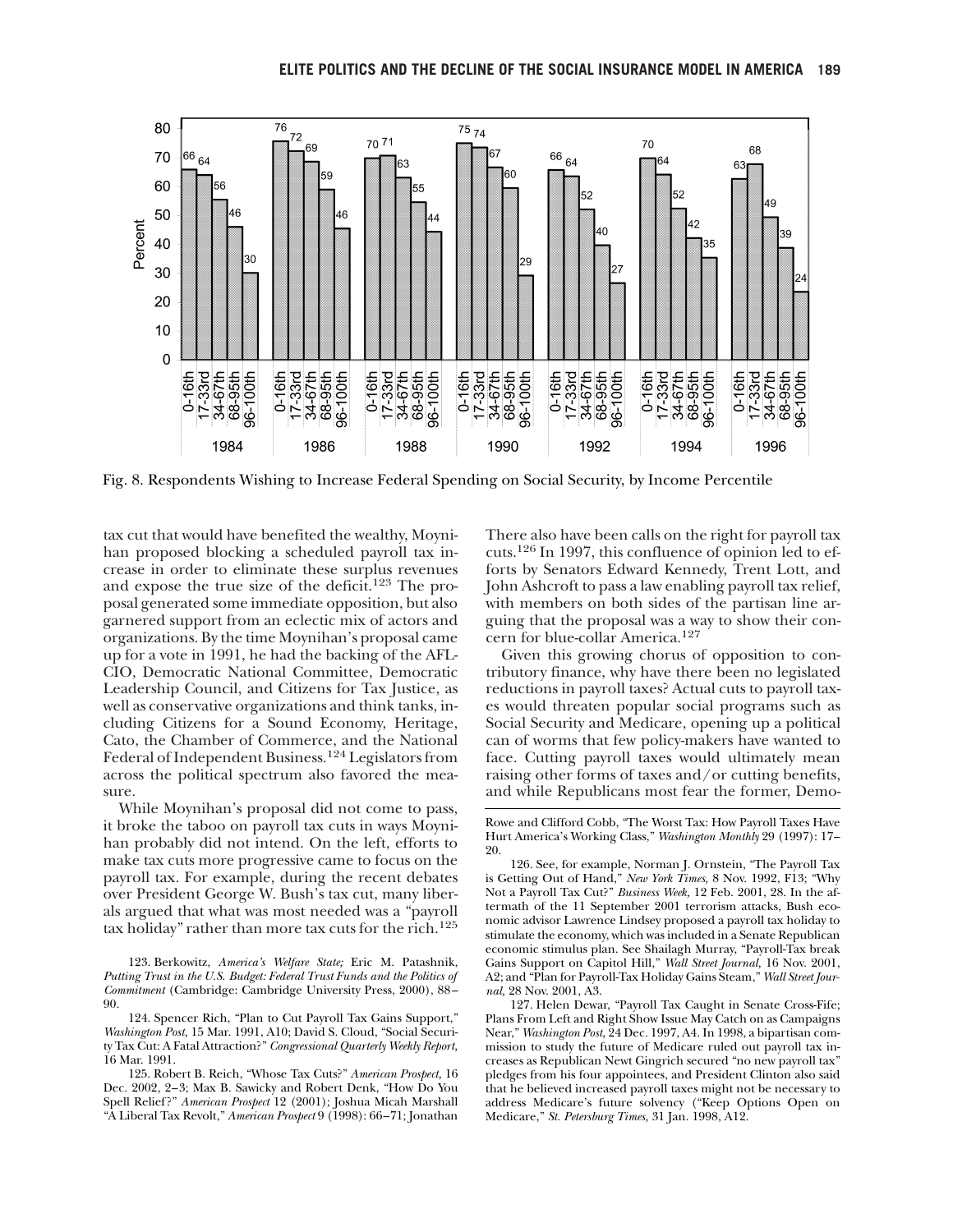crats worry about the latter. These concerns usually have driven Republicans and Democrats apart whenever the idea of cutting payroll taxes is proposed.<sup>128</sup> However, lawmakers have not raised the payroll tax in twenty years, and as we will show in the following section, they have both eschewed these tax increases to pay for a host of social initiatives and let policy "drift," allowing current financing to stay in place and slowly undermine existing programs as needs grow.129

#### *Consequences for Social Policy*

The bipartisan consensus against payroll taxes has had consequences for social policy, as taking payroll tax increases off the table deprived policy-makers of a key source of revenue for new spending initiatives. One example of this was the 1988 Medicare Catastrophic Coverage Act (MCCA) which expanded Medicare for the first time in the program's history to cover the catastrophic medical costs of the elderly.130 The impetus for the legislation came out of the 1982 Advisory Council on Social Security, which proposed capping out-of-pocket costs for acute care paid for through Medicare, and paying for this through a modest increase in retirees' Part B premiums. The Council advocated beneficiary-only financing because "strong anti-tax sentiment in American politics" at the time led them to reject general revenue financing.<sup>131</sup> Increased payroll taxes were ruled out as well, given the "widespread agreement" in Congress that the payroll tax levels set in the 1983 reforms had brought them to their political limit.<sup>132</sup>

When the measure came before the House and Senate, Democrats went along with the self-financing arrangement even as they added more benefits, like prescription drug coverage, that made more funding necessary. Moreover, in addition to the increase in Part B premiums, Democrats decided to levy an income-related surtax on elders' income as a way to raise revenue without burdening poor seniors. Because income taxation of high-income seniors' Social Security benefits had been introduced in 1983 without furor, a similar progressive financing mechanism was seen as politically feasible for Medicare Catastrophic. At the same time, conservatives liked the income-related premiums because they believed that

132. Ibid., 61.

Medicare coverage of high-income seniors was an inefficient use of government resources.<sup>133</sup>

Yet, it was precisely this financing mechanism that fueled mass opposition to the MCCA, leading to its repeal by late 1989. Although only 36 percent of seniors would have had to pay any surtax at all, and a mere 5 percent would have paid the maximum surtax of \$800 a year (\$1,600 for a couple), many seniors were convinced that they would be liable for \$800 in taxes.<sup>134</sup> As many high-income seniors already had catastrophic coverage through former employers or private insurance, they had no interest in paying higher premiums for a benefit they did not need. The outcry against the legislation led to its repeal. Stunned by this dramatic turn of events, many legislators became exceptionally cautious about future attempts to expand Medicare. One of the lessons was that extensions of social insurance could not be financed entirely by the elderly, but would have to involve expansions of the original intergenerational bargain behind Social Security and Medicare. This would imply use of either payroll taxes or general revenues.

These lessons then stymied efforts to expand federal coverage of long-term care costs beyond the coverage offered to indigent seniors through Medicaid. Medicare originally excluded long-term care, other than brief coverage after hospital stays, because the program's architects feared that it was a "bottomless budgetary pit that would destroy the politically delicate budget for health insurance."135 In the late 1980s, the advocacy of senior interest groups and Rep. Claude Pepper seemed to breathe new life into the long-term care reform effort. Polls showed that 80 to 85 percent of respondents said they favored a federal program to provide long-term home care; support remained at 70 percent when higher taxes were mentioned.<sup>136</sup>

However, when the Pepper Commission met in 1990 to discuss ways to reform both long-term care provision and access of the general public to health insurance, it deadlocked over the problem of financing. First, many feared that long-term care costs would spiral out of control, much as Medicare costs were perceived to have done. Furthermore, Republicans adamantly opposed tax increases to pay for expansions of health insurance coverage. In an example of the broad antitax brush lawmakers use when invoking mass opinion, Commission member Bill Gradison argued that the problem lay in public unwillingness to pay new taxes: "the real question is

<sup>128.</sup> Andrew Biggs, "Dems' Risky Tax Scheme," Cato Institute Website, 13 Jan. 2003, *http://www.cato.org/pub\_display.php?pub\_id= 2951.*

<sup>129.</sup> Jacob S. Hacker, "Privatizing Risk without Privatizing the Welfare State: The Hidden Politics of Social Policy Retrenchment in the United States," *American Political Science Review* 98 (2004): 248.

<sup>130.</sup> Richard Himelfarb, *Catastrophic Politics: The Rise and Fall of the Medicare Catastrophic Coverage Act of 1988* (University Park: Pennsylvania State University Press, 1995); Jonathan Oberlander, *The Political Life of Medicare* (Chicago: University of Chicago Press, 2003).

<sup>131.</sup> Oberlander, *Political Life of Medicare,* 60–61.

<sup>133.</sup> Ibid.

<sup>134.</sup> Himelfarb, *Catastrophic Politics.*

<sup>135.</sup> Bruce C. Vladeck, *Unloving Care: The Nursing Home Tragedy* (New York: Basic Books, 1980), 49.

<sup>136.</sup> Julie Rovner, "'Pepper Bill' Pits Politics against Progress," *Congressional Quarterly Weekly Report,* 4 June 1988; Kaiser Family Foundation, "Kaiser, Harvard Health Policy Survey," June 1996, Princeton Survey Research Associates [producer] (Storrs, CT: Roper Center for Public Opinion Research [distributor], 1966).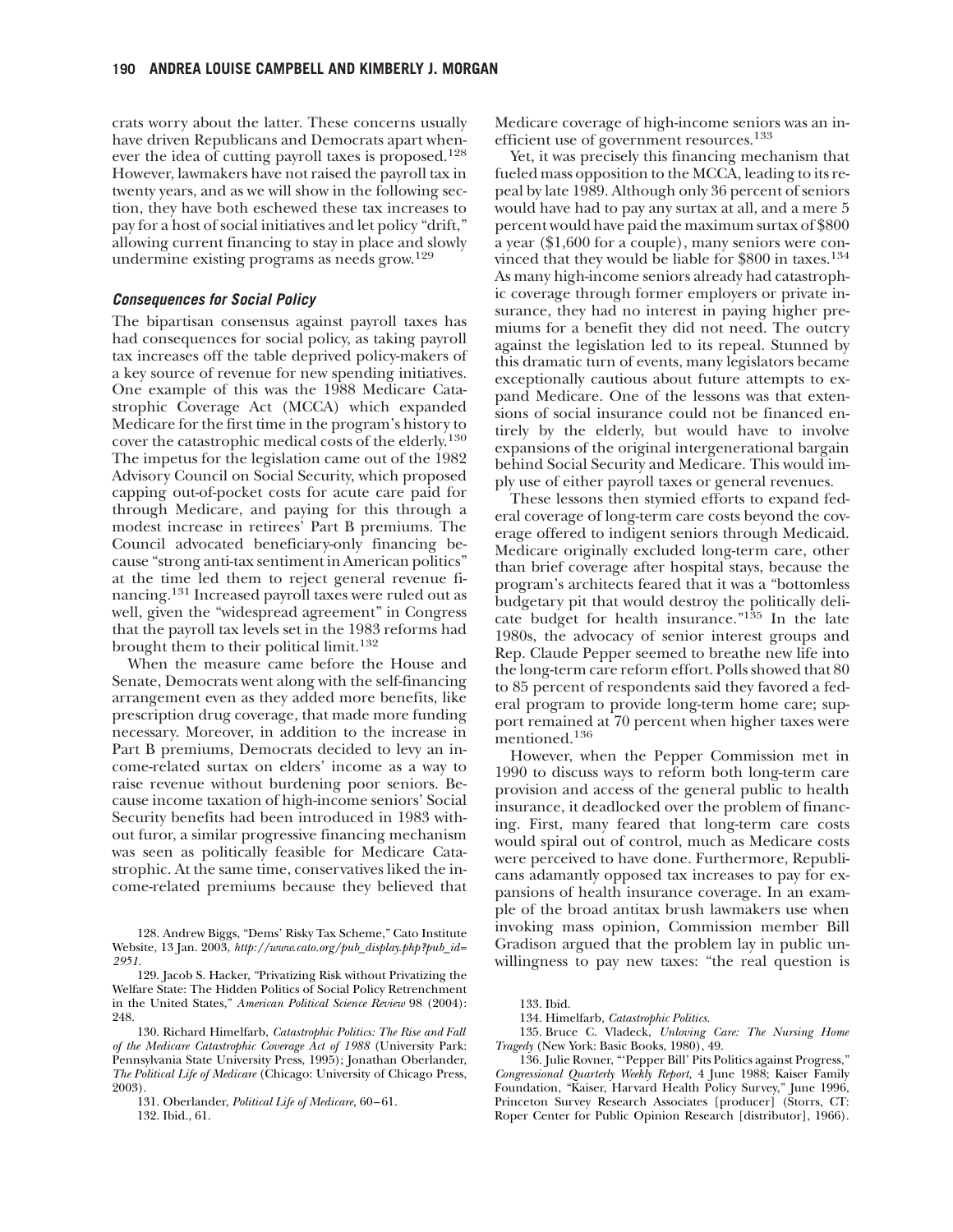whether a large new non-means tested social insurance program can be adopted in the face of strong public opposition to higher taxes *and* major competing demands for existing revenues."<sup>137</sup> While the final report advocated the creation of a social insurance program to pay for long-term care, it appended a list of revenue-raising options to the report but did not commit to any specific mode of financing. The failure to agree on financing for either long-term care or acute care reform meant that the Commission's proposals were widely viewed as "dead on arrival."<sup>138</sup>

One area in which there was Democratic support for a new payroll tax was for health care reform. Many saw a largely employer-paid payroll tax as a way to replace the existing contributions of employers to health insurance plans. Thus, by the early 1990s, there were numerous reform proposals that included payroll tax increases. For example, during Senator Bob Kerrey's bid for the 1992 Democratic nomination, he proposed a 5 percent payroll tax to fund universal coverage. John Dingell and Daniel Patrick Moynihan also put forth alternatives that employed one or two percent payroll taxes to make up for gaps in coverage.139 While crafting health care reform, the Clinton administration floated an early trial balloon for a payroll tax to cover the reform's costs.

Ultimately, however, the administration jettisoned the idea. One campaign advisor, Atul Gawande, told Clinton, "We must not embrace a payroll tax. Although it is a guaranteed ceiling on the costs of coverage for businesses, they find this concept anathema."<sup>140</sup> Feeling that an increase in the payroll tax would be politically too damaging, the administration turned to other mechanisms, which ironically led to the effort's failure. The administration's plan introduced an employer mandate, the "whole rationale" for which was "to avoid payroll taxes."<sup>141</sup> Yet, it was business opposition to this mandate that helped bury the reform effort.

In addition, Clinton was so concerned about taxes that, in his September 1993 speech unveiling the reform plan, he barely spoke about financing. He stressed there would be no new taxes except on tobacco, but declined to mention the regional health alliances, which were the key to lowering costs and enabling broadened coverage.142 As a result, the public

137. *Call to Action: The Final Report of the Pepper Commission* (Washington, DC: U.S. Government Printing Office, 1990), 198.

138. Daniel S. Greenberg, "Washington Perspective: Pepper Rebuffed," *Lancet* 335 (1990): 649; see also Julie Rovner, "After the Pepper Commission: Now the Real Work Begins," *Congressional Quarterly Weekly Report,* 10 Mar. 1990.

139. Haynes Johnson and David S. Broder, *The System: The American Way of Politics at the Breaking Point* (Boston: Little, Brown, 1996), 72, 332, 377.

141. Ibid., 409.

142. Theda Skocpol, *Boomerang: Health Care Reform and the Turn against Government* (New York: W.W. Norton, 1996), 110.

could not understand "how more people could be covered, more benefits added, and more bureaucracies established without costing them more money."<sup>143</sup> According to Robert Blendon and colleagues, three-quarters of Americans believed some tax increase would be required, and they showed "some willingness to pay a modest amount in order to achieve universal coverage. When the president proposed no new taxes, aside from a higher cigarette tax, Americans thought that there was something wrong with the financing of his plan."<sup>144</sup> The scrupulous effort to avoid new taxes of any kind – including payroll taxes – thus contributed to the demise of the Health Security Act.

Finally, the debates over the future of Social Security have been marked by continuing unwillingness to increase the payroll tax to cover future liabilities. Currently the Social Security trust fund is in longterm actuarial imbalance, meaning that within the 75-year period for which SSA actuaries make projections, the trust fund plus current contributions will be unable to cover full benefits (the Medicare trust fund is also scheduled to face a fiscal crisis in the future of greater magnitude, although it is inherently less predictable). Estimates show that the payroll tax would only have to be raised 0.8 to 1.3 percent each on employers and employees to retain the current system's structure far into the future.<sup>145</sup> Social Security reform plans like those of the AARP and economists Peter Diamond and Peter Orszag include a payroll tax increase as part of a package of measures to address the long-term solvency of the Social Security trust fund. $146$ 

Conservatives staunchly opposed to a payroll tax increase have instead turned the debate toward Social Security "privatization." Influential studies from conservative think tanks, like a 1998 report from the Heritage Foundation, argued that the "rate of return" provided by traditional Social Security, invested in Treasury securities, was lower than "even the most

143. Robert J. Blendon, Mollyann Brodie, and John Benson, "What Happened to Americans' Support for the Clinton Health Plan?" *Health Affairs* 14 (1995): 16.

144. Blendon, Brodie, and Benson, "What Happened to Americans' Support," 16.

145. See, for example, Robert Ball's "maintain benefits" proposal in the 1994–1996 Advisory Council on Social Security report; also see R. Douglas Arnold "The Political Feasibility of Social Security Reform," in *Framing the Social Security Debate: Values, Politics, and Economics,* ed. R. Douglas Arnold, Michael J. Graetz, and Alicia H. Munnell (Washington, DC: National Academy of Social Insurance, 1998), 389–417. An increase of .8 to 1.3 percent each on employers and employees would be smaller than the 1.8 percent increase between 1960 and 1970, the 1.33 percent increase between 1970 and 1980, and the 1.52 percent increase after 1980 (see 1998 *Green Book,* 58). The current 15.3 percent combined payroll tax is of course not insignificant, but still far below payroll taxes in other advanced industrialized nations.

146. Peter A. Diamond and Peter R. Orszag, *Saving Social Security: A Balanced Approach* (Washington, DC: Brookings, 2003); "Where AARP Stands," *AARP Bulletin,* April 2005, 26.

<sup>140.</sup> Johnson and Broder, *The System,* 88.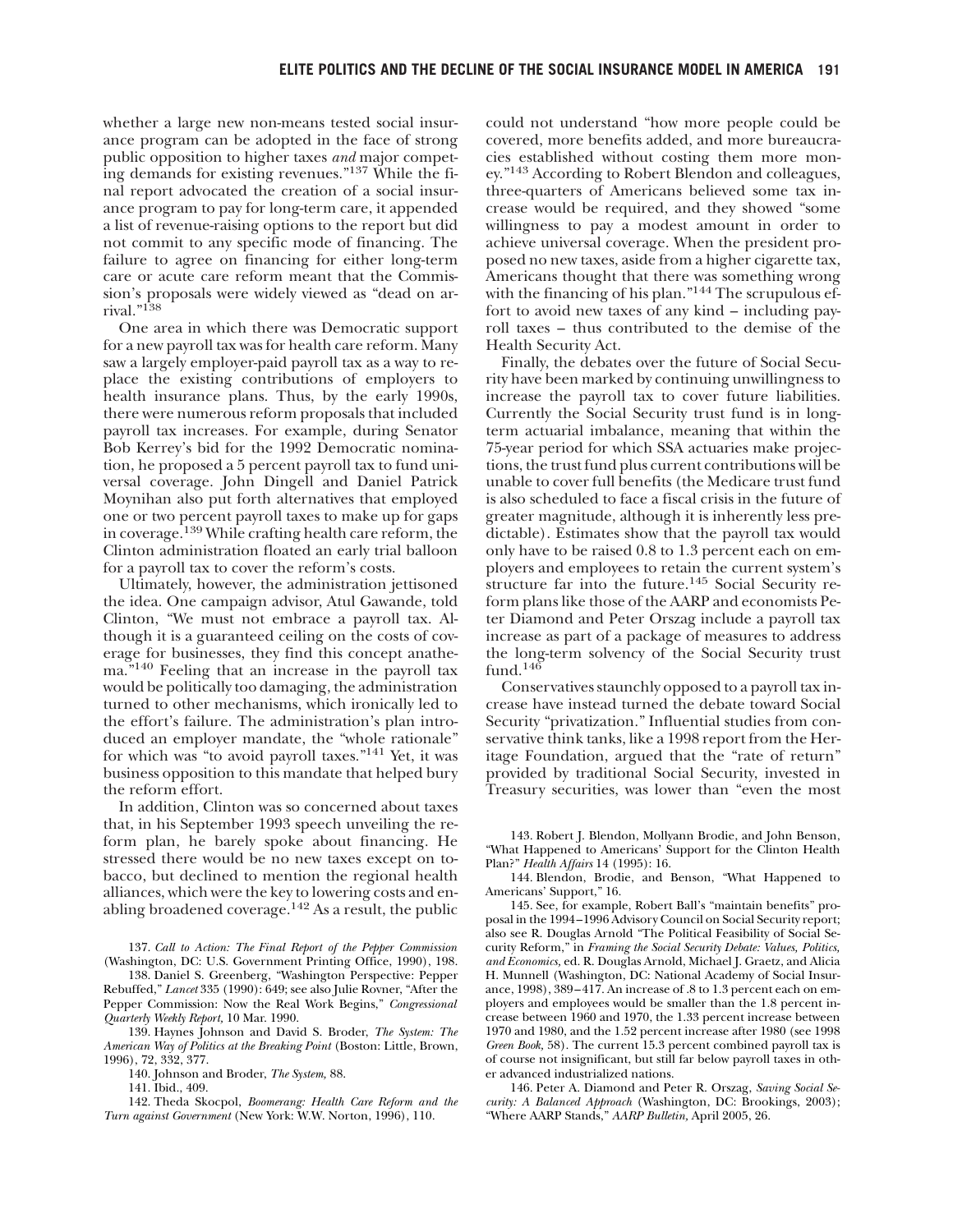conservative private investments" would yield.147 During the 2000 campaign, George W. Bush pledged to introduce private accounts into Social Security to allow individuals to invest in equities and potentially improve their returns. Converting to an individual account system, however, poses enormous transition costs, estimated to be \$2 trillion over the next two decades.148

One approach to paying for the transition costs would be to increase payroll taxes, as Republican Senator Lindsey Graham proposed in 2004.149 However, President Bush ruled out a payroll tax rate increase to reform Social Security, proposing to finance the transition with more national debt. In an era of high budget deficits, concern about increasing the national debt became a major source of both elite and mass opposition to privatization.<sup>150</sup> Thus by rejecting payroll tax financing, Bush's privatization proposal, as of this writing, is foundering for lack of funding, as happened with Medicare Catastrophic, long-term care reform, and Clinton's Health Security Act.

It is true that, despite the repudiation of the payroll tax model to finance new social programs, there have been no successful efforts to actually cut these taxes or to fundamentally alter Social Security. However, doing nothing is just as significant – letting a policy "drift," by failing to increase funding for a program as demand grows, is as consequential as cutting funding.151 Moreover, given the political difficulties of direct attacks on Social Security, the conservative strategy of barring tax increases has helped create financing crises in the major entitlement programs. Diminishing the fiscal capacity of the state through holding the line on payroll taxes, barring general revenue financing, and cutting other taxes (like income and corporate taxes) makes it much more difficult for the social insurance programs to expand or even be put on stable long-term footing. By joining in the anti–payroll-tax drive and competing with Republicans on the issue of tax fairness, Democrats have contributed to this erosion of fiscal capacity.

## **CONCLUSION: IMPLICATIONS FOR AMERICAN SOCIAL POLITICS**

In this article, we have traced the rise and fall of the political consensus around contributory financing – a mode of taxation that has played an essential role in expanding the welfare state in both the United States

151. Hacker, "Privatizing Risk."

and other OECD countries. We have shown that the politics of payroll tax finance are largely shaped by elite beliefs and behavior, rather than by mass public opinion. Public views about contributory finance have been fairly constant across the history of American social insurance programs, with some fluctuations in recent years reflecting the declining support of the affluent. Yet, elite views on both the left and the right of the political spectrum have shifted markedly. In the very early years of the Social Security program, there were strong criticisms of payroll taxation from both ends of the political spectrum. In the period from about 1950 until the mid-1970s, however, an insulated policy community helped forge a consensus around the major social insurance programs and the contributory taxes that sustained them. This consensus then broke down in the late 1970s, owing to the decline of this policy community at a time of rising fiscal difficulties in the programs and ideological change among elites. The latter was fueled by shifting electoral incentives for lawmakers, who have moved away from the median voter toward the more affluent voter and the preferences of organized interests. Since the 1970s, it has been the opponents rather than the supporters of payroll tax financing who have been the more organized and vocal actors in this issue area.

This study has a number of implications for our understanding of the politics of American social policy. One is the growing influence of elite interests in American politics and the concomitant questions this raises about the nature of representation.<sup>152</sup> In classic accounts of lawmaker behavior, political scientists portray elected officials as attempting to discern and to anticipate public opinion.<sup>153</sup> Yet, the "public opinion" that increasingly matters is that of the affluent portion of the electorate. In the case of payroll taxes, lawmakers have ignored the general public's willingness to pay increased taxes for the continuation of existing programs, particularly when people see the potential benefits they will receive in return. Instead, lawmakers are increasingly attentive to the preferences of a small slice of the electorate that views social insurance programs as a waste of their taxes and/ or a heavy burden on employers.

A second, larger point is that the disputes and debates around taxation are essential for understanding the politics of the welfare state. Without a workable mode of finance, lawmakers cannot expand social programs. The creation of Social Security not only re-

<sup>147.</sup> Heritage Foundation study qtd. in Richard W. Stevenson, "To Social Security Critics, the Argument is Simple," *New York Times,* 2 Mar. 1998, A1.

<sup>148.</sup> Because today's payroll contributions fund today's benefits, additional money would be needed to fund the transition to private accounts.

<sup>149.</sup> Edmund L. Andrews, "Bush Says He Won't Raise Taxes for Social Security Overhaul," *New York Times,* 10 Dec. 2004, A30. 150. Ibid.

<sup>152.</sup> Bartels, "Economic Inequality and Political Representation" and "Partisan Politics and the U.S. Income Distribution," unpublished mss., Princeton University; Jacob S. Hacker and Paul Pierson, "Abandoning the Middle: The Bush Tax Cuts and the Limits of Democratic Control," *Perspectives on Politics* 3 (2005): 33–53; Schier, *By Invitation Only.*

<sup>153.</sup> Arnold, *The Logic of Congressional Action;* John W. Kingdon, *Congressmen's Voting Decisions,* 3rd ed. (Ann Arbor: University of Michigan Press, 1989).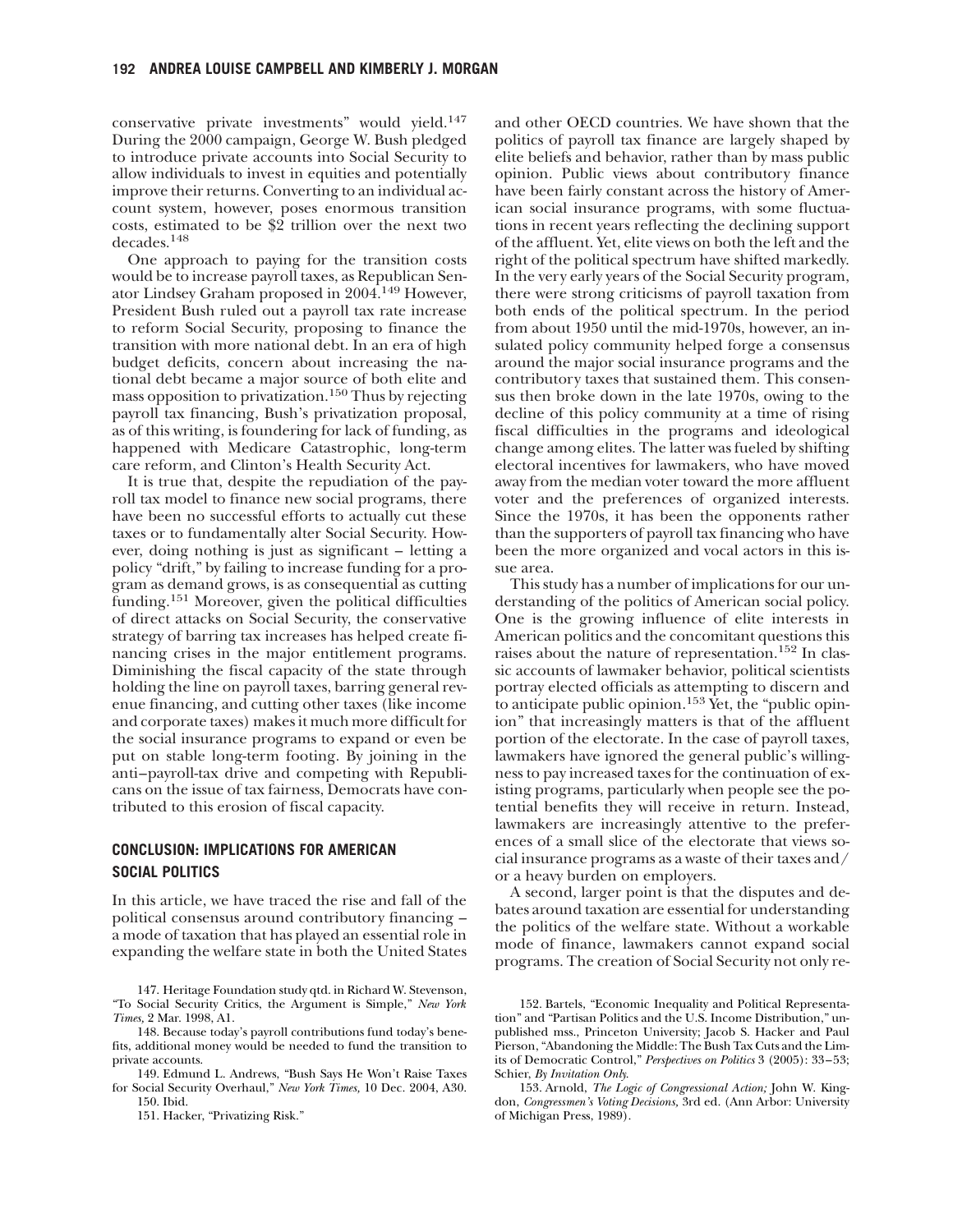## **ELITE POLITICS AND THE DECLINE OF THE SOCIAL INSURANCE MODEL IN AMERICA 193**

sulted in a broadly-available and highly-popular set of benefits, but also signified a new mode of finance that could overcome the objections of fiscal conservatives and shelter the new social insurance programs from constant congressional scrutiny. The result was a set of social programs widely supported by the general public. Despite this fact, lawmakers have turned against this mode of finance, leaving them without the means to finance new initiatives. Thus, policymakers have arrived at a dilemma of their own creation – many government programs are popular with the public, but having vilified income taxes, property taxes, and now payroll taxes, how are lawmakers to fund them?

One answer is deficit spending, the technique proposed for Bush's individual Social Security accounts and adopted in the 2003 Medicare reform adding a prescription drug benefit. With previous efforts to expand the welfare state, including Medicare Catastrophic and Clinton's Health Security Act, defeated because of their tortured funding mechanisms, lawmakers seeking to expand Medicare in 2003 sidestepped the question of financing. Other than a modest premium on seniors, which covers only a fraction of the legislation's cost, the program is funded by general revenues, which into the foreseeable fiscal future means deficit financing (i.e., future generations will pay).

In sum, the politics of the welfare state is about more than the benefits programs that have received so much scholarly attention. Financing plays a critical role in both what is possible and in the shape of social programs. In the United States, devising a workable financing mechanism was critical to the development of social insurance; now that this mode of finance is off the table, future expansions of the welfare state will be difficult and constrained by the fiscal health of the federal government.

#### **APPENDIX**

| Table A1. Attitudes toward Payroll Taxes versus Social Security and Medicare Benefit Levels, 1978–2000 |  |  |  |  |  |  |
|--------------------------------------------------------------------------------------------------------|--|--|--|--|--|--|
|--------------------------------------------------------------------------------------------------------|--|--|--|--|--|--|

| Year | Question wording                                                                                | Modal<br>answer<br>pro payroll<br>taxes |
|------|-------------------------------------------------------------------------------------------------|-----------------------------------------|
|      |                                                                                                 |                                         |
| 1978 | What's the one kind of tax you'd most like to see reduced?                                      |                                         |
|      | Income tax (49%); Property tax (33%); Sales tax (9%); Social Security tax (8%).                 | X                                       |
| 1979 | To reduce Social Security taxes, do you favor or oppose reducing the benefits for               |                                         |
|      | today's senior citizens? Favor (4%); Oppose (93%); DK (3%).                                     | X                                       |
| 1979 | To reduce Social Security taxes, do you favor or oppose reducing the benefits for               |                                         |
|      | future senior citizens? Favor $(8\%)$ ; Oppose $(88\%)$ ; DK $(4\%)$ .                          | $\boldsymbol{\mathrm{X}}$               |
| 1979 | To fight recession, do you favor or oppose reducing Social Security taxes to give               |                                         |
|      | workers more money to spend and thus stimulate the economy? Favor (33%); Oppose                 |                                         |
|      | $(55\%); \text{DK } (12\%).$                                                                    | X                                       |
| 1979 | If it came to a choice between increasing Social Security taxes or in 20 years raising the      |                                         |
|      | age at which full retirement benefits are paid from 63 to 68, would you favor or oppose         |                                         |
|      | raising the age for retirement benefits? Favor $(36\%)$ ; Oppose $(51\%)$ ; Not sure $(13\%)$ . | X                                       |
| 1979 | If it came to a choice between increasing Social Security taxes or lowering Social Security     |                                         |
|      | retirement benefits, would you favor or oppose lowering Social Security retirement benefits?    |                                         |
|      | Favor $(21\%)$ ; Oppose $(69\%)$ ; Not sure $(10\%)$ .                                          | X                                       |
| 1979 | If you had to choose between having higher Social Security taxes or lower retirement            |                                         |
|      | benefits in the future, which would you choose? Higher taxes (63%); Lower benefits              |                                         |
|      | Favor $(15\%)$ ; Both (vol.; 9%); Not sure $(13\%)$ .                                           | X                                       |
| 1981 | If there is not enough money in the Social Security system to meet its obligations, what        |                                         |
|      | should be done? Increase taxes $(26\%)$ ; Limit benefits $(46\%)$ ; Both (vol.; 5%); Neither    |                                         |
|      | (vol; $11\%$ ); No opinion (12%).                                                               | X                                       |
| 1982 | Do you favor or oppose keeping Social Security benefits as they are now, even if it means       |                                         |
|      | having to raise Social Security taxes? Favor $(71\%)$ ; Oppose $(26\%)$ ; Not sure $(3\%)$ .    | X                                       |
| 1982 | The Social Security system is in financial trouble now. There are two basic approaches.         |                                         |
|      | Do you prefer increasing Social Security taxes to the point that they are sufficient to pay     |                                         |
|      | for benefits at their currently projected levels? (44%); leaving Social Security taxes at their |                                         |

(*continued*)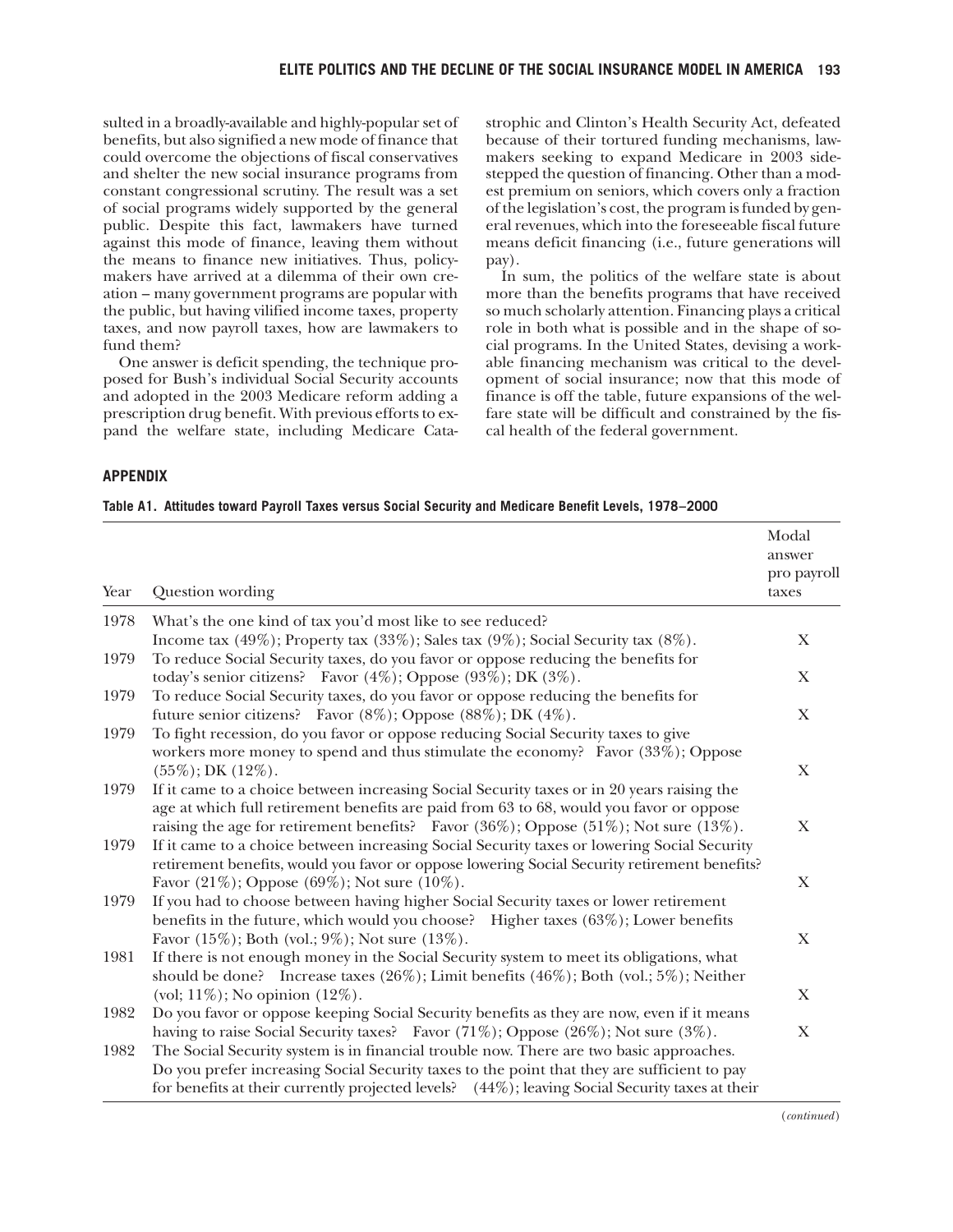|      |                                                                                                                                                                                                                                                                                                                                                                      | Modal<br>answer<br>pro payroll |
|------|----------------------------------------------------------------------------------------------------------------------------------------------------------------------------------------------------------------------------------------------------------------------------------------------------------------------------------------------------------------------|--------------------------------|
| Year | Question wording                                                                                                                                                                                                                                                                                                                                                     | taxes                          |
|      | currently projected levels and reducing the benefits for future retirees to the point that<br>they can be paid for from these taxes $(30\%)$ ; DK $(26\%)$ .                                                                                                                                                                                                         | $\boldsymbol{\mathrm{X}}$      |
| 1982 | Do you favor or oppose keeping Social Security benefits as they are now, even if it means                                                                                                                                                                                                                                                                            |                                |
| 1982 | having to raise Social Security taxes? Favor $(70\%)$ ; Oppose $(24\%)$ ; Not sure $(6\%)$ .<br>Are you willing to raise the age at which people are eligible to get Social Security benefits                                                                                                                                                                        | X                              |
|      | from 65 to 68? Willing $(21\%)$ ; Not willing $(70\%)$ ; DK $(9\%)$ .                                                                                                                                                                                                                                                                                                | $\boldsymbol{\mathrm{X}}$      |
| 1982 | Are you willing to increase Social Security taxes as much as necessary to keep benefits<br>rising with the cost of living as they have been in recent years? Willing (44%); Not<br>willing $(47\%)$ ; DK $(9\%)$ .                                                                                                                                                   |                                |
| 1982 | If there is not enough money in the Social Security system to meet its obligations, what<br>should be done? Increase taxes $(36\%)$ ; Limit benefits $(47\%)$ ; Both (vol; $3\%$ ); Neither<br>(vol; $7\%)$ ; No opinion $(7\%)$ .                                                                                                                                   |                                |
| 1982 | Should help the Social Security system, do you approve or disapprove of keeping Social<br>Security benefits as they are now, even if it means having to raise Social Security taxes?<br>Approve $(53\%)$ ; Disapprove $(42\%)$ ; Not sure $(3\%)$ .                                                                                                                  | X                              |
| 1982 | If the choice were simply between reducing Social Security benefits or increasing Social<br>Security taxes to save the Social Security system, which would you choose? Reduce benefits                                                                                                                                                                               |                                |
| 1994 | $(34\%)$ ; Increase Social Security taxes $(51\%)$ ; Both (vol; 4%); Not sure $(11\%)$ .<br>In order to prevent a cut in Social Security spending, would you be willing to pay more<br>Social Security taxes? Yes (45%); No (52%); DK (3%).                                                                                                                          | X                              |
| 1995 | In future years, it is expected that revenues for the Medicare system will not be enough<br>to cover expenses. Which do you think is the best way to deal with this situation? Increase<br>Medicare payroll taxes? $(12\%)$ ; Decrease Medicare benefits $(10\%)$ ; Decrease spending on<br>other programs $(65\%)$ ; Not sure $(13\%)$ .                            |                                |
| 1998 | If you had to choose between the following two proposals in order to deal with the long-<br>term problems of Social Security, which would you choose: providing more revenues<br>by increasing Social Security taxes on people who are working today (57%); or cutting<br>expenditures by reducing Social Security benefits for people who currently receive them    |                                |
| 1998 | $(21\%)$ ; Neither/both (vol.: 17%); DK (5%).<br>It is estimated that the Social Security trust fund will run out of money by the year 2030.<br>What do you think is the best option for supporting Social Security? Reducing benefits to<br>current and future retirees now $(15\%)$ ; increasing Social Security taxes now $(37\%)$ ; or                           | X                              |
| 1999 | waiting until the problem hits and fixing it then $(13\%)$ ; Not sure $(35\%)$ .<br>In order to deal with the shortfall in Social Security funds, would you prefer raising the<br>Social Security payroll tax rate $(20\%)$ , reducing benefits for all recipients $(5\%)$ , or a<br>combination of the two $(56\%)$ ? Not sure $(19\%)$ .                           | X                              |
| 2000 | Experts estimate that starting in 2010, Medicare taxes collected by the government will not<br>be enough to cover the medical expenses for the increasing numbers of elderly who qualify<br>for Medicare. How would you prefer the government address the shortfall? By raising<br>Medicaretaxes (57%); or cutting Medicare benefits (11%); Both (vol.: 2%); Neither |                                |
|      | $\left(\text{vol.}: 20\%\right); \text{DK } (11\%).$                                                                                                                                                                                                                                                                                                                 | X                              |

*Source:* Roper Archive of Public Opinion data (online at Lexis-Nexis).